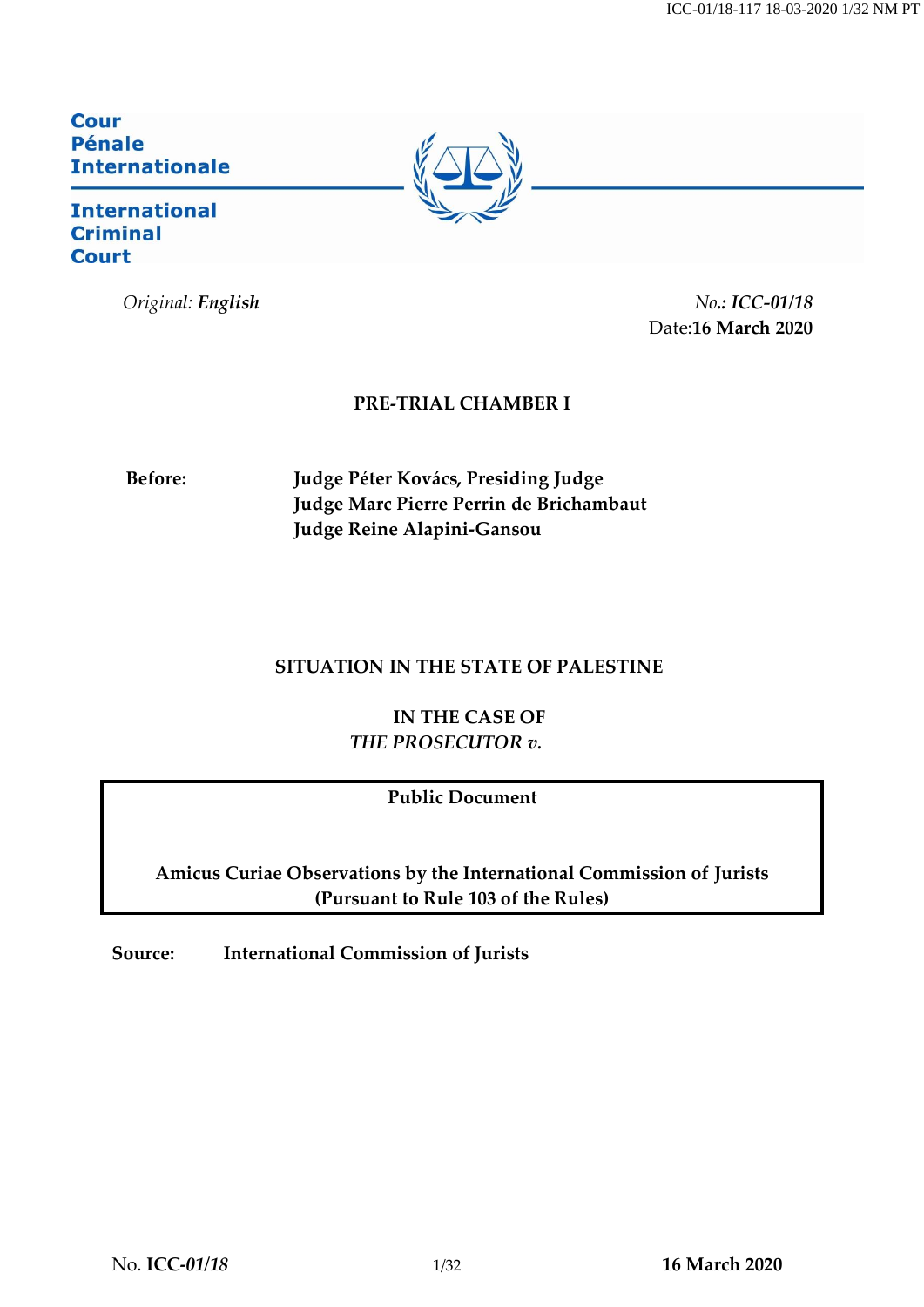| The Office of the Prosecutor<br>Fatou Bensouda<br>James Stewart                                                                                 | <b>Counsel for the Defence</b>                        |
|-------------------------------------------------------------------------------------------------------------------------------------------------|-------------------------------------------------------|
| <b>Legal Representatives of the Victims</b>                                                                                                     | <b>Legal Representatives of the Applicants</b>        |
| <b>Unrepresented Victims</b>                                                                                                                    | Unrepresented<br>Applicants(Participation/Reparation) |
| The Office of Public Counsel for<br><b>Victims</b><br>Paolina Massidda                                                                          | The Office of Public Counsel for the<br>Defence       |
| <b>States' Representatives</b><br>The competent authorities of the State of<br>Palestine<br>The competent authorities of the State of<br>Israel | <b>Amicus Curiae</b>                                  |
| <b>REGISTRY</b>                                                                                                                                 |                                                       |
| Registrar<br>M. Peter Lewis                                                                                                                     | <b>Counsel Support Section</b>                        |
| <b>Victims and Witnesses Unit</b>                                                                                                               | <b>Detention Section</b>                              |
| <b>Victims Participation and Reparations</b><br><b>Section</b>                                                                                  | Other                                                 |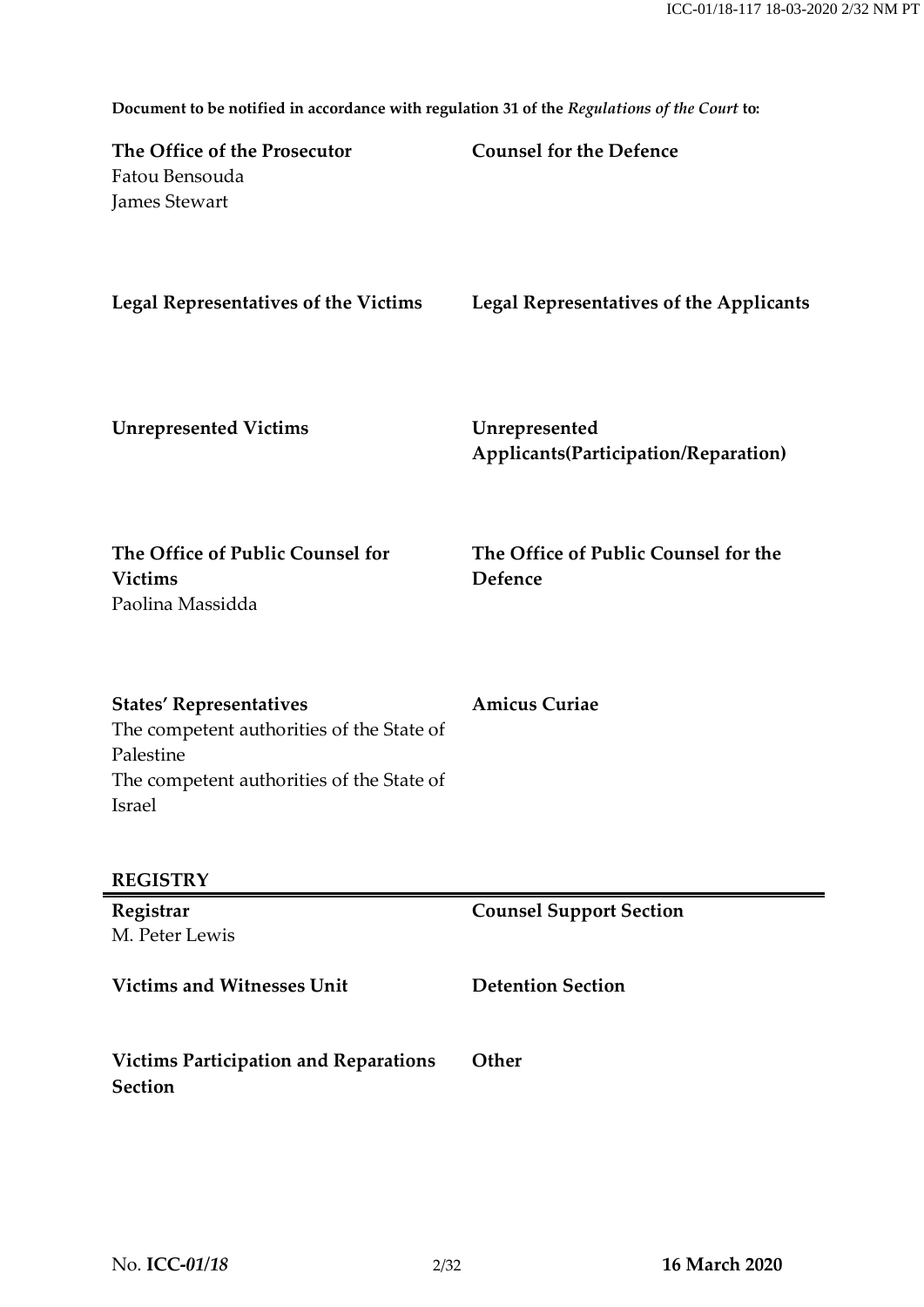#### **INTRODUCTION**

1. Pursuant to Rule 103(1) of the Rules of Procedure and Evidence (the "Rules") and the Decision of 20 February 2020 by Pre-Trial Chamber I (the "Chamber") of the International Criminal Court (the "Court"),<sup>1</sup> the International Commission of Jurists ("ICJ") hereby submits its *amicus curiae* observations in relation to the "Prosecution request pursuant to article 19(3) for a ruling on the Court's territorial jurisdiction in Palestine" (the "Prosecutor's Request").<sup>2</sup>

2. In summary, the ICJ submits that:

- *i. Palestine has successfully acceded, and is a State Party, to the Rome Statute. The Court should accordingly exercise its jurisdiction over Palestine as it does in respect of any other State Party;*
- *ii. Palestine is a State under international law, satisfying recognized international law criteria for statehood, displaying State activity and engaging in diplomatic relations with other sovereign States. The decades*long belligerent occupation of Palestine has no legal effect on the validity *of its claim to sovereignty and statehood; and*
- *iii. The Palestinian Territory over which the Court should exercise jurisdiction comprises the West Bank, East Jerusalem, and Gaza. This position is supported by the jurisprudence and pronouncements of the International Court of Justice, the UN General Assembly, the Security Council, the Human Rights Council and of human rights treaty bodies.*

3. Recognition of Palestine as a State and of the Court's territorial jurisdiction in this manner is consistent with the object and purpose of the Rome Statute to end impunity for the most serious crimes of concern to the international community, and with the Court's obligation under Article 21 of the Rome Statute to apply, among others, the principles and rules of international law, including international humanitarian law (IHL) and human rights law.

 $\frac{1}{1}$  ICC-01/18-63.

<sup>2</sup> ICC-01/18-12.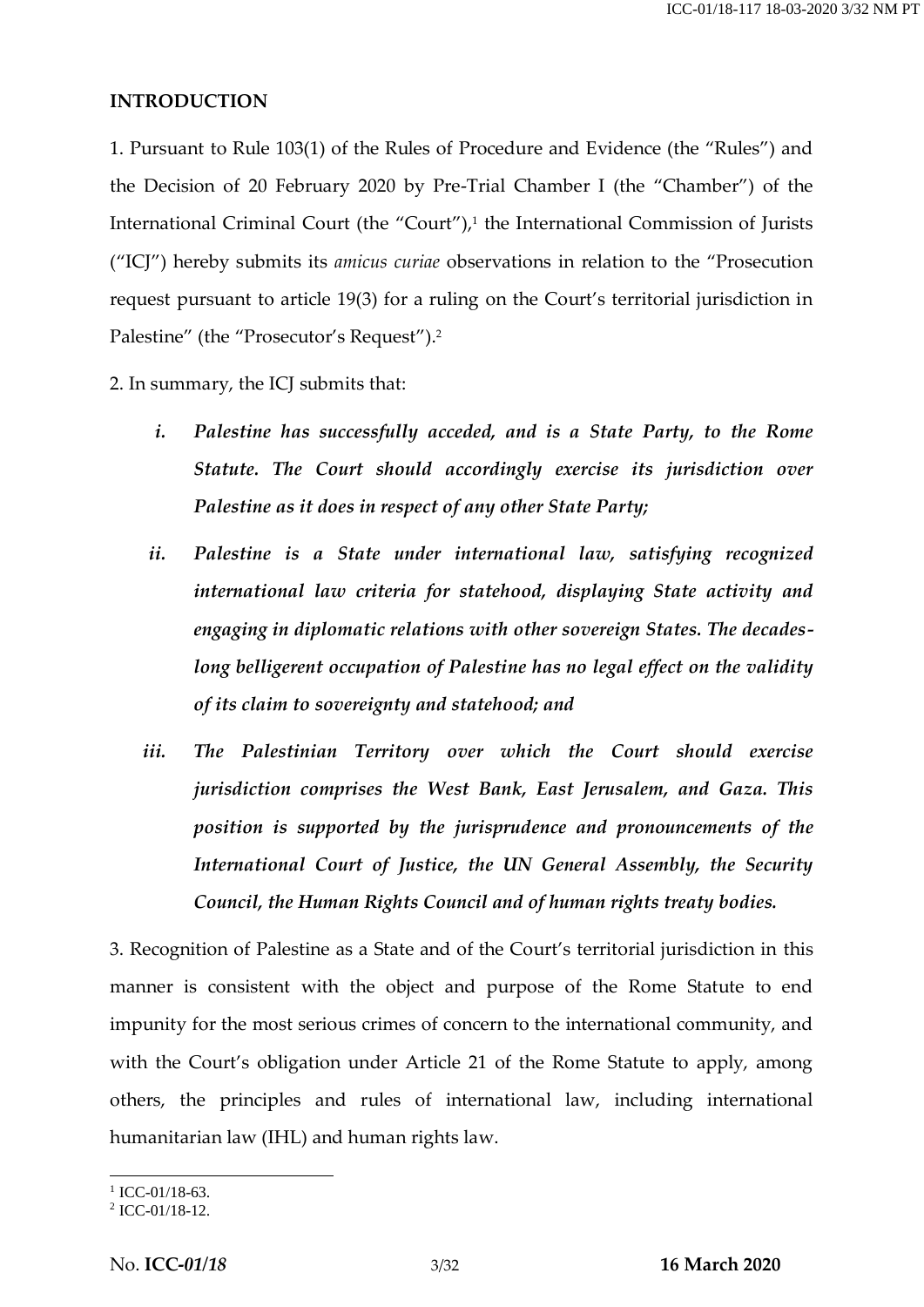# **I. PALESTINE HAS SUCCESSFULLY ACCEDED, AND IS A STATE PARTY, TO THE ROME STATUTE**

4. The ICJ supports the Prosecutor's position that, "once a State becomes party to the Statute, the ICC is automatically entitled to exercise jurisdiction over Article 5 crimes committed on its territory," and that "[n]o additional consent or separate assessment is needed.<sup>3</sup> The Court can accordingly find that "Palestine qualifies as a 'State on the territory of which the conduct in question occurred" under Article 12(2)(a) of the Rome Statute and exercise its jurisdiction on a territorial basis.

5. Palestine was successful in acceding to the Rome Statute, $4$  as well as to other treaties as mentioned in paragraph 59 below, because it is a State under international law, and because it had demonstrated a recognized capacity to enter into relations with the other sovereign States and exercise treaty-making powers. Only Canada objected to the State of Palestine's accession to the Rome Statute, on the basis that it did "not meet the criteria of a state under international law and is not recognized by Canada as a state."<sup>5</sup>

### **II. PALESTINE IS A STATE UNDER INTERNATIONAL LAW**

6. In the event the Court does proceed with an assessment of Palestine's statehood, the ICJ supports the Prosecutor's position that Palestine is a State under international  $law<sup>6</sup>$ 

7. A State exists when a people are settled in a territory under its own sovereign government. Thus, there must be a "people", constituting "an aggregate of individuals who live together as a community;" there must be "a territory in which the people is settled"; there must be a government; and the government must be sovereign.<sup>7</sup> Albeit the 1933 Montevideo Convention on the Rights and Duties of

<sup>3</sup> ICC-01/18-12, para. 103.

<sup>4</sup> *[State of Palestine: Accession](https://treaties.un.org/doc/Publication/CN/2015/CN.13.2015-Eng.pdf)*, C.N.13.2015.TREATIES-XVIII.10, 2 January 2015.

<sup>&</sup>lt;sup>5</sup> [Canada: Communication,](https://treaties.un.org/doc/Publication/CN/2015/CN.57.2015-Eng.pdf) 23 January 2015. As noted by the Prosecutor, Canada also objected to Palestine's declaration under article 12(3) of the Statute. See ICC-01/18-12, para. 131, citing Canada Letter to the Prosecutor, 12 January 2015.

<sup>6</sup> ICC-01/18-12, paras. 136-182.

<sup>7</sup> Robert Jennings and Arthur Watts (eds.), *Oppenheim's International Law: Volume 1 Peace*, Longmans 1992, pp. 120-123.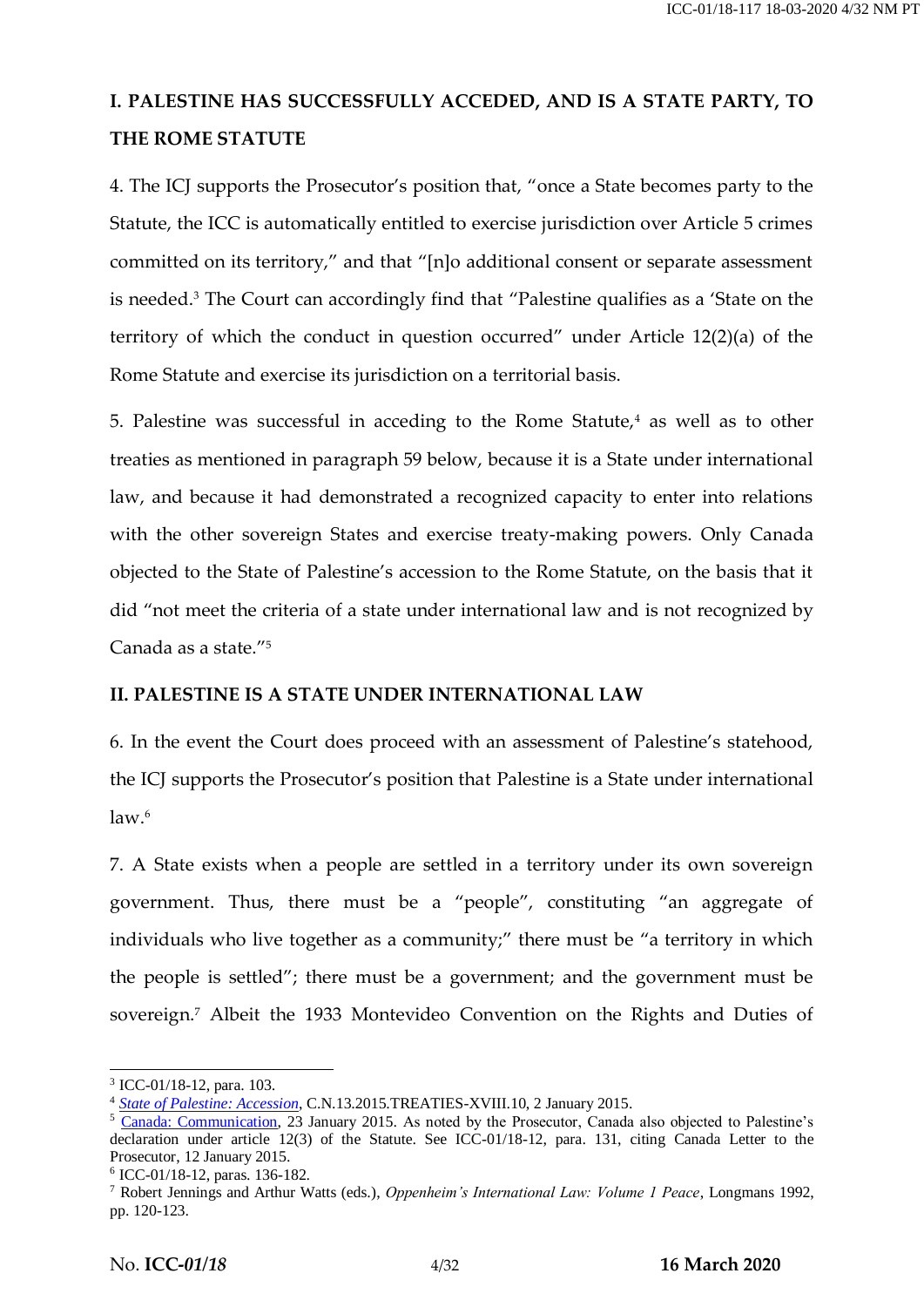States has only 16 States parties, all from the Americas, it is often invoked as an authoritative expression of the concept of statehood. According to its article 1, the "[t]he state as a person of international law should possess the following qualifications: (a) a permanent population; (b) a defined territory; (c) government; and (d) capacity to enter into relations with the other states."<sup>8</sup> The Montevideo Convention sets out the above-mentioned statehood criteria, albeit it must be read in conjunction with other international legal developments, including the universal recognition of the right to self-determination. Based on these and other requirements, the ICJ submits that Palestine is a State under international law because it comprises a people who live together as a community; a defined territory in which the people are settled; a sovereign government; and a demonstrable capacity to exercise State authority and to enter into relations with the other sovereign States.

### **a. The State of Palestine comprises a people who live as a community**

8. The International Court of Justice has affirmed that the State of Palestine has a permanent population. In its 2004 Advisory Opinion on the *Legal Consequences of the Construction of a Wall in the Occupied Palestinian Territory* (*Wall Advisory Opinion*), it stated:

The existence of a "Palestinian people" is no longer in issue. Such existence has moreover been recognized by Israel in the exchange of letters of 9 September 1993 between Mr. Yasser Arafat, President of the Palestine Liberation Organization (PLO) and Mr. Yitzhak Rabin, Israeli Prime Minister. In that correspondence, the President of the PLO recognized "the right of the State of Israel to exist in peace and security" and made various other commitments. In reply, the Israeli Prime Minister informed him that, in the light of those commitments, "the Government of Israel has decided to recognize the PLO as the representative of the Palestinian people."<sup>9</sup>

<sup>8</sup> *[Montevideo Convention on the Rights and Duties of States](https://www.jus.uio.no/english/services/library/treaties/01/1-02/rights-duties-states.xml)*, 26 December 1933, art. 1.

<sup>&</sup>lt;sup>9</sup> International Court of Justice, *Legal Consequences of the Construction of a Wall in the Occupied Palestinian [Territory](https://www.icj-cij.org/files/case-related/131/131-20040709-ADV-01-00-EN.pdf)*, Advisory Opinion, 9 July 2004 (*Wall Advisory Opinion*), para. 118.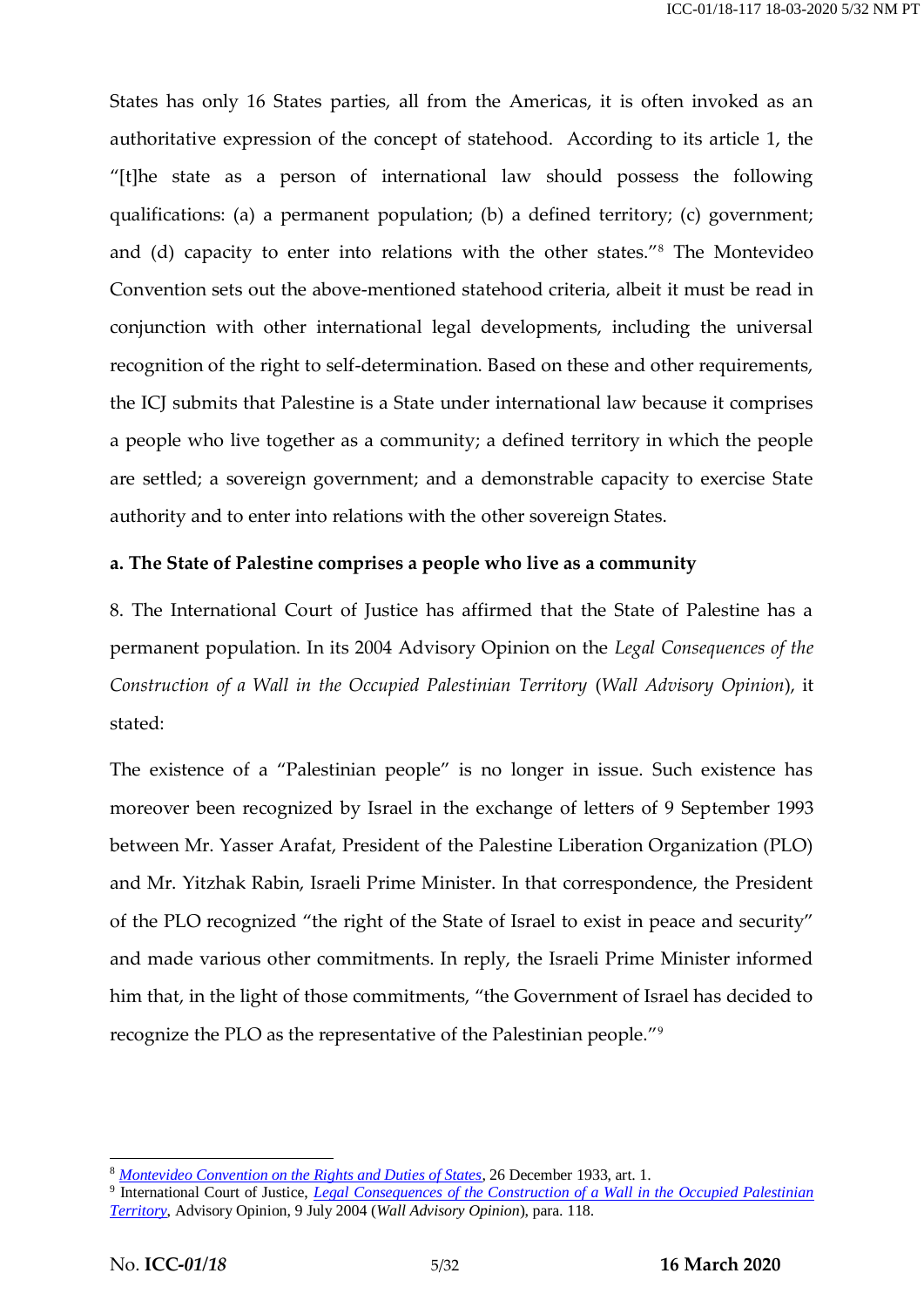### **b. The State of Palestine has a defined territory inhabited by Palestinian people**

9. The territory of the State of Palestine, as discussed in greater detail in Part III below, comprises the West bank, East Jerusalem and Gaza.<sup>10</sup> This point has been confirmed by the International Court of Justice in the *Wall Advisory Opinion* as well as by the UN General Assembly, the Security Council, the Human Rights Council and human rights treaty bodies.<sup>11</sup>

10. As discussed in paragraph 42, the purported annexation of parts of Palestinian territory by Israel does not undermine the conclusion that such a territory is defined for the purpose of determining statehood. In addition, Palestinian territory need not be clearly delimited for it to meet the criteria of statehood under international law.<sup>12</sup> In addition to the submissions made by the Prosecutor on this point, the International Court of Justice has stressed that international law does not require that the boundaries of a State be fully delimited:

The appurtenance of a given area, considered as an entity, in no way governs the precise delimitation of its boundaries, any more than uncertainty as to boundaries can affect territorial rights. There is for instance no rule that the land frontiers of a State must be fully delimited and defined, and often in various places and for long periods they are not, as is shown by the case of the entry of Albania into the League of Nations.<sup>13</sup>

<sup>&</sup>lt;sup>10</sup> Ibid., para. 78; General Assembly [Resolution 58/292,](https://unispal.un.org/DPA/DPR/unispal.nsf/0/A2C2938216B39DE485256EA70070C849) UN Doc. A/RES/58/292, 17 May 2004, para. 1; [Resolution 67/19,](https://documents-dds-ny.un.org/doc/UNDOC/GEN/N12/479/74/pdf/N1247974.pdf?OpenElement) UN Doc. A/RES/67/19, 29 November 2012, para. 1; International Court of Justice, *[Legal](https://www.icj-cij.org/files/case-related/131/131-20040709-ADV-01-00-EN.pdf)  [Consequences of the Construction of a Wall in the Occupied Palestinian Territory](https://www.icj-cij.org/files/case-related/131/131-20040709-ADV-01-00-EN.pdf)*, Advisory Opinion, 9 July 2004, paras. 118-122.

<sup>&</sup>lt;sup>11</sup> UN General Assembly [Resolution 67/19,](https://documents-dds-ny.un.org/doc/UNDOC/GEN/N12/479/74/pdf/N1247974.pdf?OpenElement) UN Doc. A/RES/67/19, 29 November 2012, paras. 1, 4; UN General Assembly [Resolution 74/11,](https://documents-dds-ny.un.org/doc/UNDOC/GEN/N19/392/81/pdf/N1939281.pdf?OpenElement) UN Doc. A/RES/74/11, 9 December 2019, paras. 8, 12; UN Security Council [Resolution 2334,](https://documents-dds-ny.un.org/doc/UNDOC/GEN/N16/463/89/pdf/N1646389.pdf?OpenElement) UN Doc. S/RES/2334, 23 December 2016, paras. 3, 5; UN Human Rights Council [Resolution](https://documents-dds-ny.un.org/doc/UNDOC/GEN/G19/108/61/pdf/G1910861.pdf?OpenElement)  [40/23,](https://documents-dds-ny.un.org/doc/UNDOC/GEN/G19/108/61/pdf/G1910861.pdf?OpenElement) UN Doc. A/HRC/RES/40/23, 22 March 2019, para. 15; Committee on the Elimination of Discrimination against Women, *[Concluding Observations: State of Palestine](https://documents-dds-ny.un.org/doc/UNDOC/GEN/N18/238/06/pdf/N1823806.pdf?OpenElement)*, UN Doc. CEDAW/C/PSE/CO/1, 25 July 2018, para. 9; Committee on the Elimination of Racial Discrimination, *[Concluding Observations: State of Palestine](https://documents-dds-ny.un.org/doc/UNDOC/GEN/G19/278/53/pdf/G1927853.pdf?OpenElement)*, UN Doc. CERD/C/PSE/CO/1-2, 20 September 2019, para. 3; Committee on the Rights of the Child, *[Concluding](https://tbinternet.ohchr.org/_layouts/15/treatybodyexternal/Download.aspx?symbolno=CRC%2fC%2fPSE%2fCO%2f1&Lang=en)  [Observations: State of Palestine](https://tbinternet.ohchr.org/_layouts/15/treatybodyexternal/Download.aspx?symbolno=CRC%2fC%2fPSE%2fCO%2f1&Lang=en)*, UN Doc. CRC/C/PSE/CO/1, 13 February 2020, para. 4; UN Human Rights Committee, *Concluding [Observations: Israel](https://documents-dds-ny.un.org/doc/UNDOC/GEN/G14/225/55/pdf/G1422555.pdf?OpenElement)*, UN Doc. CCPR/C/ISR/CO/4, 30 October 2014, paras. 5, 18.

<sup>12</sup> Robert Jennings and Arthur Watts (eds.), *Oppenheim's International Law: Volume 1 Peace*, Longmans 1992, p. 121: "[t]here must, second, be a territory in which the people is settled, although there 'is no rule that the land frontiers of a State must be fully delimited and defined,' they may indeed be disputed."

<sup>13</sup> International Court of Justice, *[North Sea Continental Shelf \(Federal Republic of Germany v. Denmark\)](https://www.icj-cij.org/files/case-related/51/051-19690220-JUD-01-00-EN.pdf)*, Judgement, 20 February 1969, p. 32. See also Nathalie Hobach, René Lefeber and Olivier Ribbelink, *Handboek Internationaal Recht*, Den Haag: Asser Press 2007, p. 168.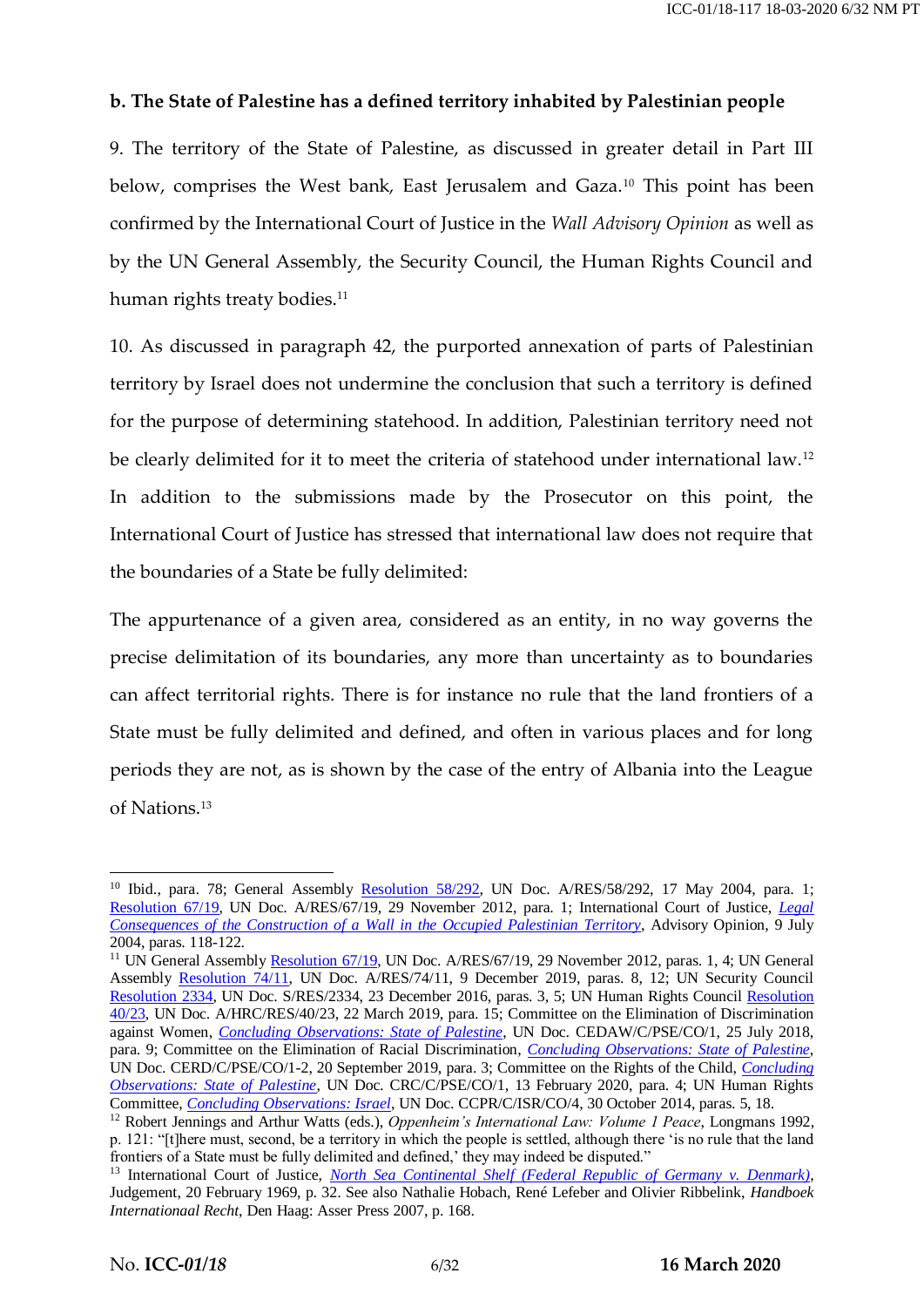11. Israel itself was admitted to the UN on 11 May 1949, despite the ongoing and unsettled territorial disputes with neighbouring Arab States. In support of Israel's admission to the UN, the US representative, Mr. Jessup, argued that:

One does not find in the general classic treatment of this subject any insistence that the territory of a State must be exactly fixed by definite frontiers … The formulae in the classic treatises somewhat vary, … but both reason and history demonstrate that the concept of territory does not necessarily include precise delamination of the boundaries of that territory. The reason for the rule that one of the necessary attributes of a State is that it shall possess territory is that one cannot contemplate a State as a kind of disembodied spirit … [T]here must be some portion of the earth's surface which its people inhabit and over which its Government exercises authority. No one can deny that the State of Israel responds to this requirement.<sup>14</sup>

# **c. The State of Palestine has a sovereign government that effectively exercises State authority**

12. It has been argued that there are two aspects following from government control and exercise of State authority: "one internal, the other external. Internally, the existence of a government implies the capacity to establish and maintain a legal order in the sense of constitutional autonomy. Externally, it means the ability to act autonomously on the international level without being legally dependent on other states within the international legal order."<sup>15</sup>

## *(i) Palestinian authorities exercise legislative, judicial and executive, including administrative functions*

13. In 2002, the State of Palestine adopted a Basic Law, which serves as a temporary Constitution.<sup>16</sup> As summarized below, Palestinian authorities have engaged in

<sup>&</sup>lt;sup>14</sup> Security Council Official Records, UN Doc. [S/PV.383,](https://undocs.org/en/S/PV.383) 2 December 1948, p. 11.

<sup>15</sup> Peter Malanczuk, *Akehurst's Modern Introduction to International Law*, Routledge 1997, p. 77.

<sup>16</sup> European Commission for Democracy Through Law (Venice Commission), *[Basic Law Of The Palestinian](https://www.venice.coe.int/webforms/documents/default.aspx?pdffile=CDL(2009)008-e)  [National Authority](https://www.venice.coe.int/webforms/documents/default.aspx?pdffile=CDL(2009)008-e)*, Opinion No. 504/2008, 4 March 2009. See also The Palestinian Basic Law Project, [Facts](https://www.palestinianbasiclaw.org/basic-law/2005-amendments;%20https:/www.palestinianbasiclaw.org/basic-law/2003-amended-basic-law)  [about the Basic Law:](https://www.palestinianbasiclaw.org/basic-law/2005-amendments;%20https:/www.palestinianbasiclaw.org/basic-law/2003-amended-basic-law) "[t]he Palestinian Basic Law is to function as a temporary constitution for the Palestinian Authority until the establishment of an independent state and a permanent constitution for Palestine can be achieved. The Basic Law was passed by the Palestinian Legislative Council in 1997 and ratified by President Yasser Arafat in 2002. It has subsequently been amended twice; in 2003 the political system was changed to introduce a prime minister. In 2005 it was amended to conform to the new Election Law. The 2003 reform was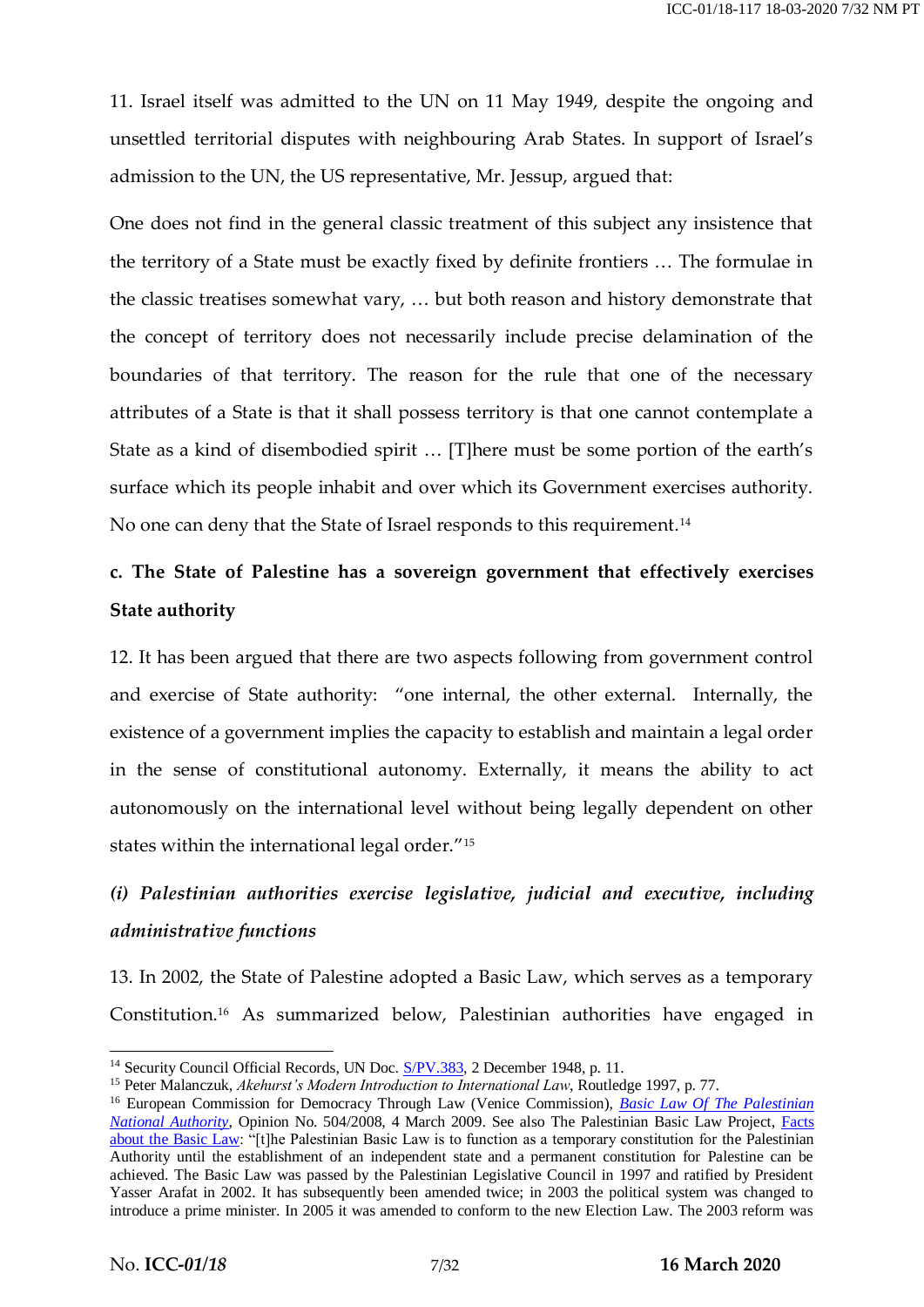conduct evidencing an actual, continued exercise of State authority over parts of Palestinian territory. Such activities are diverse in character and comprise legislative, judicial and executive, including administrative, acts, among others, carried out over a considerable period of time. Legislative and judicial functions, and administrative functions, as those pertaining to taxes and pensions, are core State functions that only States can exercise. Israel, in spite of its continued occupation and effective control over the Palestinian territory, has not typically or forcefully expressed disagreement with or protested against the exercise of such functions. In fact, the exercise of many such functions was provided for by the Oslo Accords.

14. The State of Palestine has exercised judicial functions over Palestinian territory through a comprehensive justice system consisting of a High Judicial Council, a Supreme Court and 34 other courts, including arbitration courts, tribunals of first instance, courts of appeal, an anti-corruption court and taxation courts in Gaza and the West Bank.<sup>17</sup> Palestinian courts have jurisdiction over criminal, civil, labour and commercial matters, among others, including as provided for by Law 5-2001 on the establishment of courts.<sup>18</sup> As of 2018, 1,015,889 cases had been adjudicated before Palestinian courts, including criminal, civil, administrative, labour and constitutional cases.<sup>19</sup>

15. In so doing, courts apply Palestinian laws in the legal cases before them. These laws include, among others, the Personal Status Law, the Code of Criminal Procedure, the Civil Law, the Commercial Law, the Law on the Legal Profession, the

comprehensive and affected the whole nature of the Palestinian political system, whereas the 2005 amendment was only minor and affected only a few paragraphs. A parallel effort has been made to draft a permanent Palestinian constitution for an independent state, but this was shelved in favor of amending the existing Basic Law."

<sup>17</sup> Nathan J. Brown, *[Palestine \(Palestinian National Authority\)](https://www.pogar.org/publications/judiciary/nbrown/palestine.html)*, in *Arab Judicial Structures: A Study Presented To The United Nations Development Program*. The Palestinian judiciary is regulated by law 1-2002 on the judicial power, as promulgated on 14 June 2002. Law 1-2002 also organizes the work of the High Judicial Council, which consists of nine members, and which is responsible for the management of the career of judges, including appointment, promotion, transfer and disciplinary issues.

<sup>&</sup>lt;sup>18</sup> Available at

[http://muqtafi.birzeit.edu/UnRole.aspx?ReturnUrl=%2fLegislation%2fGetLegConsFT.aspx%3flnk%3d2%26Leg](http://muqtafi.birzeit.edu/UnRole.aspx?ReturnUrl=%2fLegislation%2fGetLegConsFT.aspx%3flnk%3d2%26LegPath%3d13857&lnk=2&LegPath=13857) [Path%3d13857&lnk=2&LegPath=13857.](http://muqtafi.birzeit.edu/UnRole.aspx?ReturnUrl=%2fLegislation%2fGetLegConsFT.aspx%3flnk%3d2%26LegPath%3d13857&lnk=2&LegPath=13857)

<sup>&</sup>lt;sup>19</sup> The Palestinian Central Bureau of Statistics, at [http://www.pcbs.gov.ps/Portals/\\_Rainbow/Documents/CRV04](http://www.pcbs.gov.ps/Portals/_Rainbow/Documents/CRV04-a1.html) [a1.html](http://www.pcbs.gov.ps/Portals/_Rainbow/Documents/CRV04-a1.html)**.**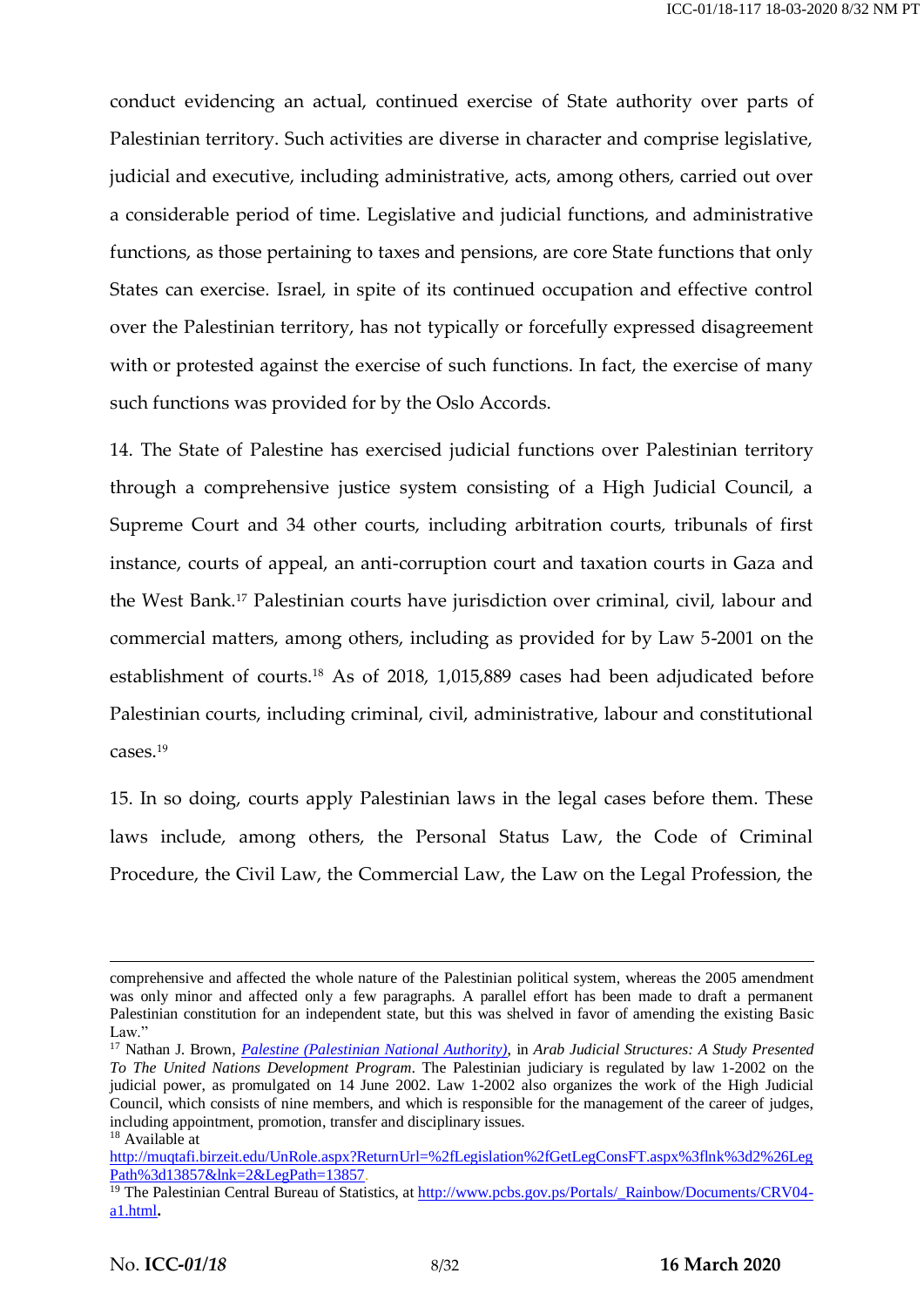Judicial Authority Law and the Law on the Protection of Consumers.<sup>20</sup> The State of Palestine has exercised legislative functions on the Palestinian territory through the Palestine Legislative Council (PLC).<sup>21</sup> Under the Oslo Accords, the PLC was created as the legislative branch of the Palestinian Authority, and is composed of 132 members representing Gaza, the West Bank and East Jerusalem. Legislative elections have been held twice, in 1996 and 2006.<sup>22</sup> The fact that the PLC has not met in a regular session since 2007 — mainly due to the ongoing split between the Palestinian Authority and the *de facto* administration in Gaza<sup>23</sup> — has no bearing on the fact that Palestine has exercised legislative functions on the territory.

16. Palestinian authorities have carried out executive functions, including diplomatic administrative acts demonstrating the exercise of State functions. These acts are diverse and concern issues pertaining to, among others, levying taxes and running a public pension system. Law 8-2011 on Revenue Taxes and Law 7-2005 regulating the Public Pension system are in force in Palestine.<sup>24</sup> Palestinians comply with these laws and benefit from related systems and regulations. Palestinian authorities have also planning and construction powers (not covering Area C), including on issues pertaining to approving outline plans and issuing building permits.<sup>25</sup>

17. In *Minquiers and Ecrehos*, the International Court of Justice has recognized sovereignty based on control and the exercise of such State functions. In reaching its decision, the International Court of Justice found that the British government exercised sovereign jurisdiction over *Minquiers and Ecrehos* through diverse acts, such as judicial proceedings, levying taxes, licensing commercial boats, registering deeds to real property, and conducting census enumerations and customs affairs.<sup>26</sup>

<sup>20</sup> These and other laws are available at the Palestinian Legislative Council's website: http://www.plc.ps/ar/home/plc\_law.

 $21$  [Basic Law of the Palestinian National Authority,](https://www.venice.coe.int/webforms/documents/default.aspx?pdffile=CDL(2009)008-e) arts. 47 ff.

<sup>22</sup> CNN, *[Palestinians turn out for historic vote](http://edition.cnn.com/WORLD/9601/palestine_elex/)*, 20 January 1996; New York Times, *[Palestinians Vote in First](https://www.nytimes.com/2006/01/25/world/middleeast/palestinians-vote-in-first-legislative-elections-in-a.html)  [Legislative Elections in a Decade](https://www.nytimes.com/2006/01/25/world/middleeast/palestinians-vote-in-first-legislative-elections-in-a.html)*, 25 January 2006.

<sup>&</sup>lt;sup>23</sup> European Council on Foreign Relations, [Mapping Palestinian Politics: About Palestinian Legislative Council.](https://www.ecfr.eu/mapping_palestinian_politics/detail/palestine_legislative_council)

<sup>24</sup> Palestinian National Authority, Ministry of Finance, *[A Law by Decree No. \(8\) of 2011 on Income Tax](http://legal.pipa.ps/files/server/Income%20Tax%20Law%202011%20-%20English%20-%20Final.pdf)*. <sup>25</sup> *[Israeli-Palestinian Interim Agreement on the West Bank and the Gaza Strip](https://mfa.gov.il/mfa/foreignpolicy/peace/guide/pages/the%20israeli-palestinian%20interim%20agreement.aspx)*, UN Doc. A/51/889, 28 September 1995, Annex III.

<sup>26</sup> International Court of Justice, *The [Minquiers and Ecrehos Case \(France v. United Kingdom\)](https://www.icj-cij.org/files/case-related/17/017-19531117-JUD-01-00-EN.pdf)*, Judgement, 17 November 1953, pp. 54, 65-66.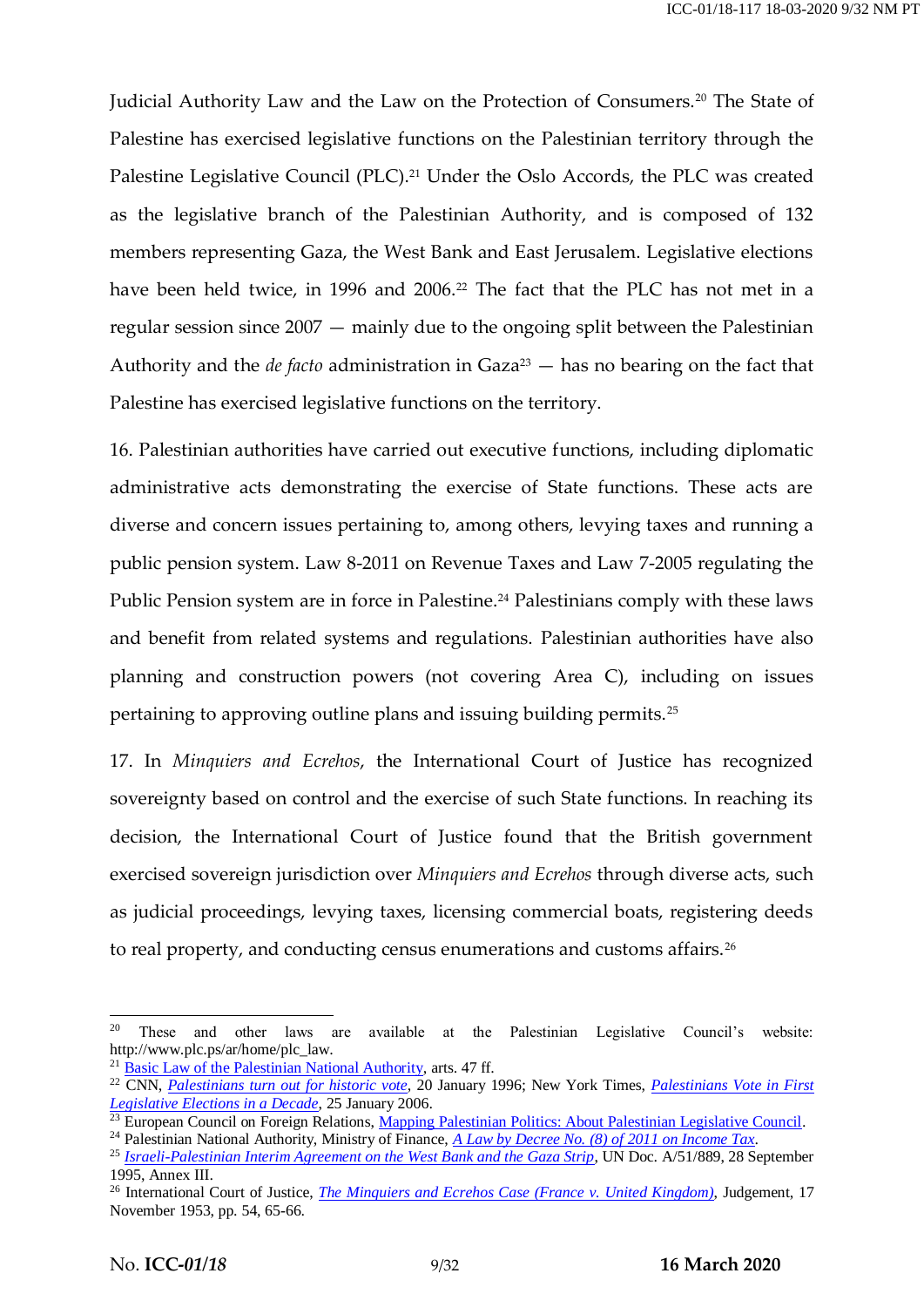18. One core element of the exercise of such a sovereign jurisdiction is the acceptance by the population of the political authority displayed or exercised over the territory. As confirmed by the International Court of Justice in its *Advisory Opinion on the Western Sahara*:

Political ties of allegiance to a ruler, on the other hand, have frequently formed a major element in the composition of a state. Such an allegiance, however, if it is to afford indications of the ruler's sovereignty, must clearly be real and manifested in acts evidencing acceptance of his political authority. Otherwise, there will be no genuine display or exercise of state authority.<sup>27</sup>

19. The acceptance of political authority displayed by the Palestinian authorities is evidenced, as mentioned above, by the acceptance of the population and their adherence to and compliance with the Palestinian sovereign jurisdiction.

20. The exercise of these State functions over a significant period of time, coupled with the general acceptance by Palestinians of State authority, are evidence of a genuine, effective display of territorial sovereignty in Palestinian territory. As submitted by the Prosecutor, and discussed further below, Israel's belligerent occupation of Palestinian territory since 1967 has no legal bearing on the validity of Palestine's claim to statehood and sovereignty.

## *(ii) The State of Palestine effectively exercises government functions even in the absence of full control*

21. The Court should find that Palestine is a State under international law even in the absence of full, effective control over the territory and the population. State practice shows that the requirement of full and effective control is applied flexibly, particularly in situations of occupation, in which the control exercised by local authorities is restricted or temporarily suspended. As submitted by the Prosecutor, it is not determinative for the Court's purposes that Palestine—on its own acknowledgement—may not have full authority over the entirety of the Territory.

<sup>27</sup> International Court of Justice, *[Western Sahara](https://www.icj-cij.org/files/case-related/61/061-19751016-ADV-01-00-EN.pdf)*, Advisory Opinion, 16 October 1975, para. 95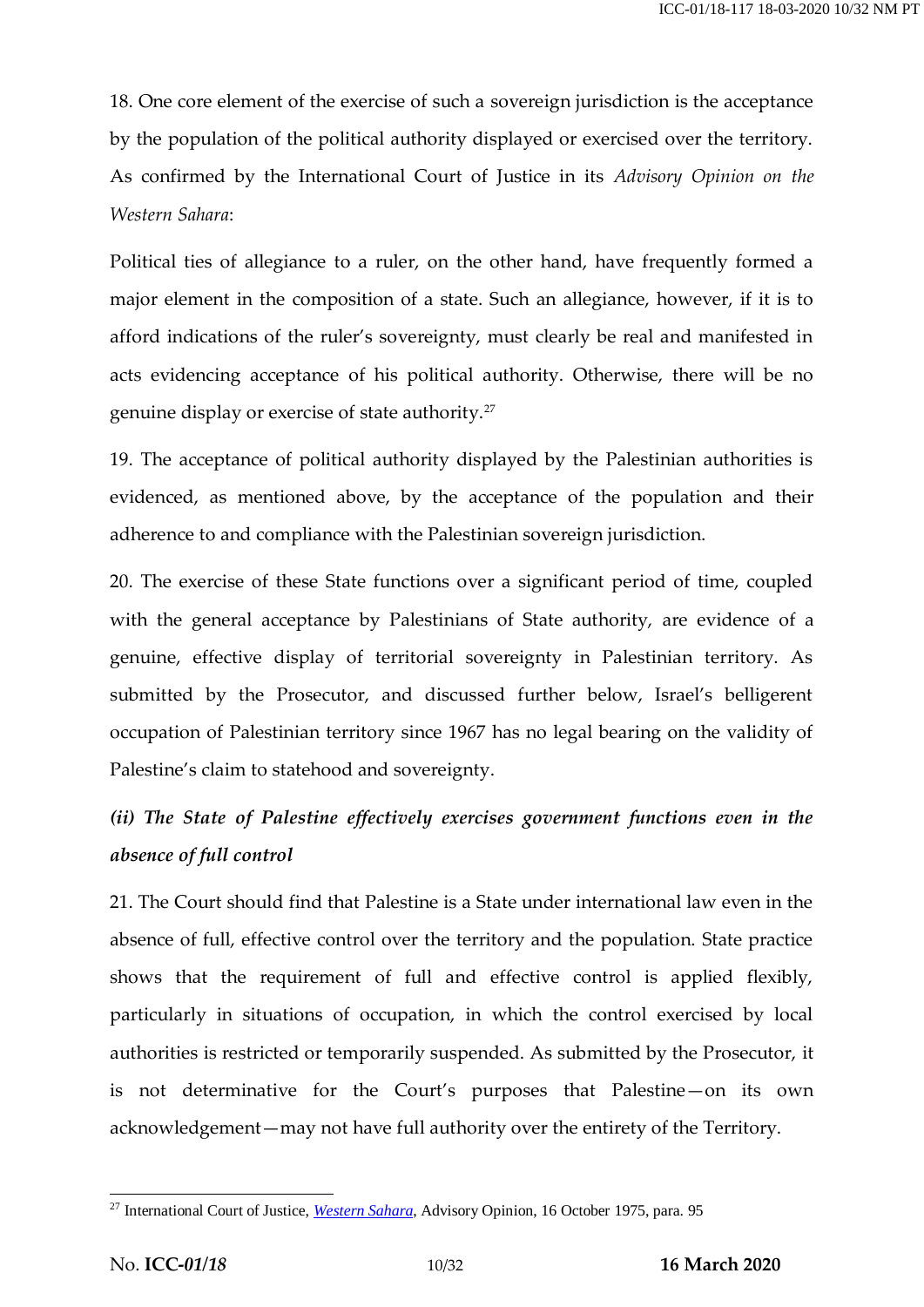### *a. The requirement of effective control may be applied flexibly*

22. State practice shows that the principle that government should exercise independent and effective authority over the population and the territory is applied flexibly. For example, Bosnia-Herzegovina was recognized by the international community as a State and was authorized to join the UN despite the fact that large parts of its territory were not under the effective control of the government. Croatia was also accepted on this basis.<sup>28</sup>

### 23. As noted by Akehurst:

The requirement of effective control over territory is not always strictly applied; a State does not cease to exist when it is temporarily deprived of an effective government as a result of civil wars or similar upheavals. The long period of *de facto* partition of Lebanon did not hinder its continued legal appearance as a State. Nor did the lack of a government in Somalia ... abolish the international legal personality of the country as such. Even when all of its territory is occupied by the enemy in wartime, the State continues to exist, provided that its allies continue the struggle against the enemy as in the case of the occupation of European states by Germany in the Second World War. The Allied occupation of Germany and Japan thereafter also did not terminate their statehood.<sup>29</sup>

24. As submitted by the Prosecutor, in cases where the right to self-determination is recognized, entities claiming statehood have been recognized as such despite not having effective control over their territories.<sup>30</sup> Some authors have argued that, in these instances, the principle of effectiveness was weighed against the right to self-

<sup>28</sup> Malcolm N. Shaw, *International Law*, Cambridge University Press 2017, pp. 159-160. On the admission of Bosnia and Herzegovina to the UN, see Security Council [Resolution 755,](https://undocs.org/S/RES/755(1992)) UN Doc. S/RES/755, 20 May 1992; General Assembl[y Resolution 46/237,](https://undocs.org/en/A/RES/46/237) UN Doc. A/RES/46/237, 20 July 1992. On the admission of Croatia to the UN, see Security Council [Resolution 753,](https://undocs.org/S/RES/753(1992)) UN Doc. S/RES/753, 18 May 1992; General Assembly Resolution [46/238,](https://undocs.org/en/A/RES/46/238) UN Doc. A/RES/46/238, 20 July 1992. All these resolutions were adopted by consensus, with no vote against. During the voting explanation at the General Assembly, both Bosnia and Herzegovina and Croatia were referred to as States by the other States. See General Assembly Official Records, UN Doc. [A/46/PV.86,](https://documents-dds-ny.un.org/doc/UNDOC/PRO/N92/607/11/pdf/N9260711.pdf?OpenElement) 22 May 1992.

<sup>29</sup> Peter Malanczuk, *Akehurst's Modern Introduction to International Law*, Routledge 1997, pp. 77-78.

<sup>30</sup> ICC-01/18-12, para 59, fn. 141.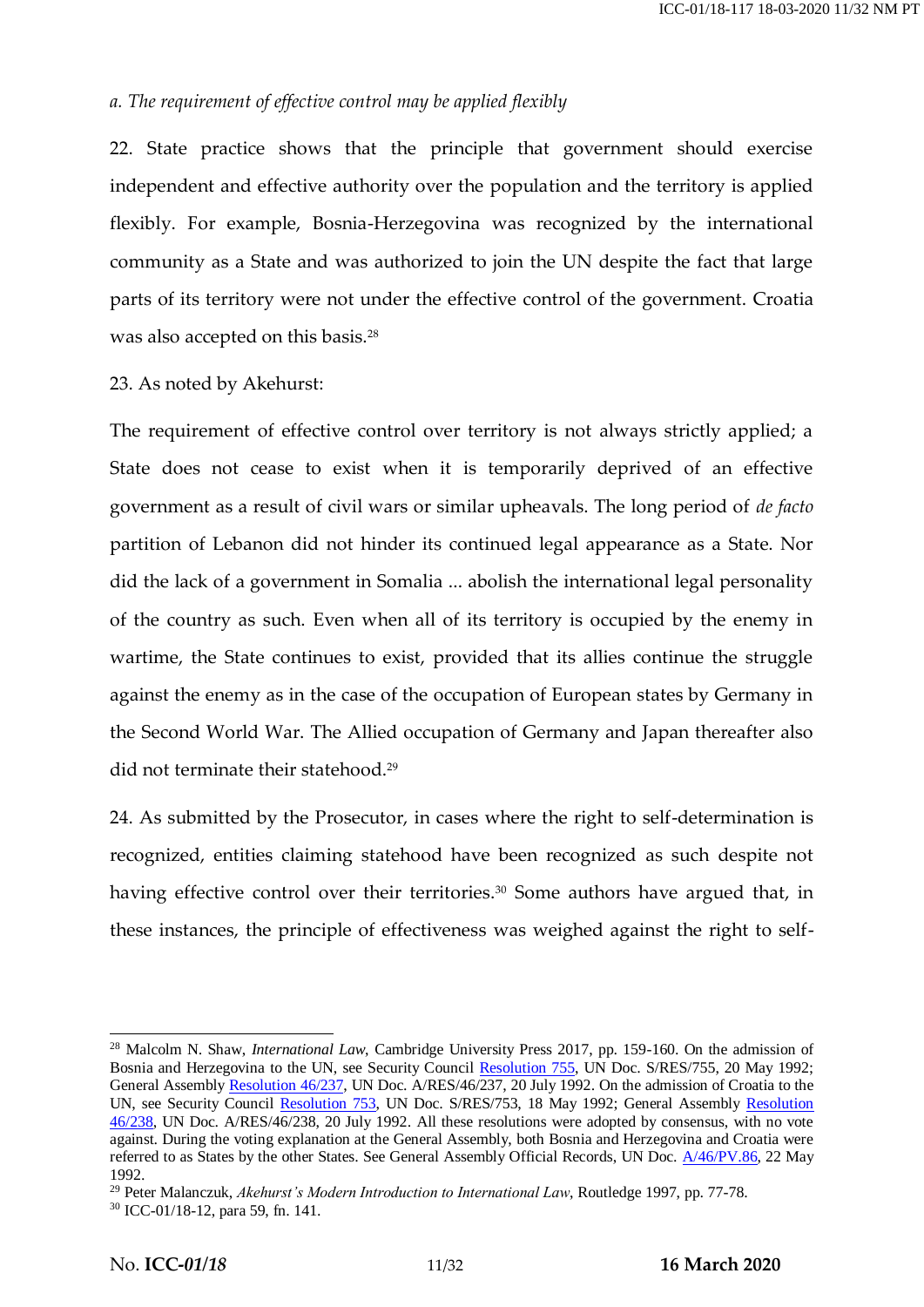determination of the colonized peoples and the widely held desire that former colonies could transform themselves into independent States.<sup>31</sup>

25. For example, when Guinea-Bissau was admitted to the UN on 17 September 1974, the requirement of effective authority was not strictly enforced. Guinea-Bissau was recognized as a State by a large portion of the international community, even though the new government lacked control over the majority of the population and the most important cities.<sup>32</sup>

*b. Belligerent occupation has no bearing over sovereignty or the rights of the protected population*

26. Belligerent occupation occurs when a foreign power exercises effective control over another territory. Pursuant to article 42 of the Hague Regulations, the territory must be "actually placed under the authority of the hostile army," and occupation can only extend to territory "where such authority has been established and can be exercised."<sup>33</sup> Belligerent occupation occurs through the exercise of authority by a foreign State over the territory normally ruled by a local government, which, as a result, ceases to exert its own authority over the said territory, to varying degrees.<sup>34</sup> According to the 2016 International Committee of the Red Cross (ICRC)'s Commentary on Article 2 of the Geneva Conventions, in some cases, key elements of such authority can be maintained when the occupying forces physically withdraw from the territory.<sup>35</sup>

<sup>&</sup>lt;sup>31</sup> Malcolm N. Shaw, *International Law*, Cambridge University Press 2017, p. 162; Tamar Megiddo and Zohar Nevo, *Revisiting Lessons on the New Law of Statehood: Palestinian Independence in a Post-Kosovo World*, in Duncan French, *Statehood and Self-Determination*, Cambridge University Press 2013, p. 190.

<sup>32</sup> Nathalie Hobach, René Lefeber and Olivier Ribbelink, *Handboek Internationaal Recht*, Den Haag: Asser Press 2007, p. 171. See also the reference to Guinea-Bissau at ICC-01/18-12, para. 108 and fn. 475.

<sup>33</sup> *[Hague Convention IV respecting the Laws and Customs of War on Land and Annexed Regulations](https://ihl-databases.icrc.org/applic/ihl/ihl.nsf/Treaty.xsp?documentId=4D47F92DF3966A7EC12563CD002D6788&action=openDocument)*, 18 October 1907. See also ICRC, *Commentary on Geneva Convention I: [Article 2](https://ihl-databases.icrc.org/applic/ihl/ihl.nsf/Comment.xsp?action=openDocument&documentId=BE2D518CF5DE54EAC1257F7D0036B518)*, 2016, paras. 301-302.

<sup>&</sup>lt;sup>34</sup> The existence of effective control for purposes of occupation law depends on three cumulative conditions: "unconsented-to presence of foreign forces, the foreign forces' ability to exercise authority over the territory concerned in lieu of the local sovereign, and the related inability of the latter to exert its authority over the territory." See ICRC, *Commentary on Geneva Convention I: [Article 2](https://ihl-databases.icrc.org/applic/ihl/ihl.nsf/Comment.xsp?action=openDocument&documentId=BE2D518CF5DE54EAC1257F7D0036B518)*, 2016, para 303. See International Criminal Tribunal for the former Yugoslavia (ICTY), *[Prosecutor v. Prlić](https://www.icty.org/x/cases/prlic/acjug/en/171129-judgement-vol-1.pdf) et al.*, IT-04-74-A, Appeals Judgement, 29 November 2017, para. 320 ("the occupying power must be in a position to substitute its own authority for that of the occupied power, rendered incapable of functioning publicly from that time onward" and "a temporary administration has been established over the territory"), citing ICTY, *[Prosecutor v. Naletilić and Martinović](https://www.icty.org/x/cases/naletilic_martinovic/tjug/en/nal-tj030331-e.pdf)*, IT-98-34-T, Trial Judgement, 31 March 2003, para. 217.

<sup>35</sup> ICRC, *Commentary on Geneva Convention I[: Article 2](https://ihl-databases.icrc.org/applic/ihl/ihl.nsf/Comment.xsp?action=openDocument&documentId=BE2D518CF5DE54EAC1257F7D0036B518)*, 2016, paras. 307-309.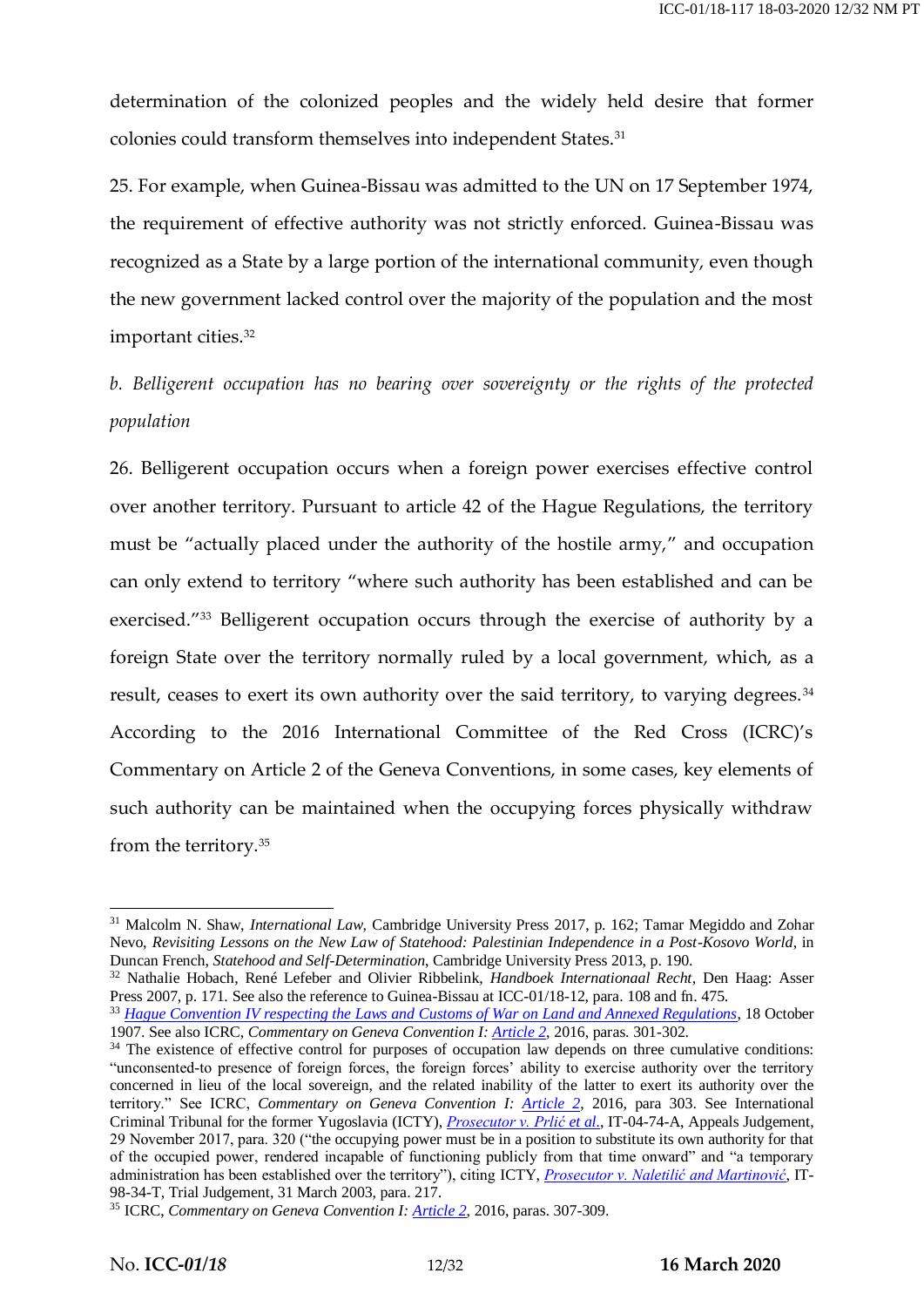27. Belligerent occupation effectively prevents a State's full, effective control over the territory and population by suspending, on a temporary basis and to varying degrees, the control that local authorities normally exercise.<sup>36</sup> In the *Prosecutor v*. *Naletilić et al*. case, the International Criminal Tribunal for the former Yugoslavia made clear that it considered belligerent occupation to be a transitional period preceding the cessation of hostilities, $37$  a finding which the Appeals Chamber affirmed in the *Prosecutor v. Prlić et al.* case.<sup>38</sup>

28. Belligerent occupation does not, however, grant the occupying power sovereignty over the occupied territory.<sup>39</sup> Sovereignty continues to lie with the indigenous population entitled to exercise the right to self-determination over such territory.<sup>40</sup> As affirmed by the Israeli High Court of Justice, "the military commander is not the sovereign in the occupied territory."<sup>41</sup>

29. The ICRC has also affirmed that the temporary character of occupation does not alter the status of the State subjected to it:

[T]he occupation of territory in wartime is essentially a temporary, *de facto* situation, which deprives the occupied Power of neither its statehood nor its sovereignty; it merely interferes with its power to exercise its rights. That is what distinguishes occupation from annexation.<sup>42</sup>

30. This conclusion flows from: (i) The temporary character of belligerent occupation; (ii) The role of the Occupying Power as a temporary administrator; (iii) The prohibition on unilaterally annexing or changing the legal or political status of any portions of the occupied territory.

<sup>36</sup> ICRC, *Commentary on Geneva Convention IV: [Article 47](https://ihl-databases.icrc.org/applic/ihl/ihl.nsf/Comment.xsp?action=openDocument&documentId=C4712FE71392AFE1C12563CD0042C34A)*, 1958, p. 275.

<sup>&</sup>lt;sup>37</sup> ICTY, *[Prosecutor v. Naletilić and Martinović](https://www.icty.org/x/cases/naletilic_martinovic/tjug/en/nal-tj030331-e.pdf)*, IT-98-34-T, Trial Judgement, 31 March 2003, p. 214.

<sup>38</sup> ICTY, *[Prosecutor v. Prlić et al.](https://www.icty.org/x/cases/prlic/acjug/en/171129-judgement-vol-1.pdf)*, IT-04-74-A, Appeals Judgement, 29 November 2017, para. 320.

<sup>39</sup> ICRC, *Commentary on GC IV: [Article 47](https://ihl-databases.icrc.org/applic/ihl/ihl.nsf/Comment.xsp?action=openDocument&documentId=C4712FE71392AFE1C12563CD0042C34A)*, p. 275; *[Beit Sourik Village Council v. The Government of Israel](https://www.refworld.org/cases,ISR_SC,4374ac594.html)*, HCJ 2056/04, 30 June 2004, para. 33.

<sup>40</sup> *[International Covenant on Civil and Political Rights](https://www.ohchr.org/en/professionalinterest/pages/ccpr.aspx)*, 999 UNTS 171, 16 December 1966 (ICCPR), art. 1; *[International Covenant on Economic, Social and Cultural Rights](https://www.ohchr.org/en/professionalinterest/pages/cescr.aspx)*, 993 UNTS 3, 16 December 1966 (ICESCR), art. 1; Orna Ben-Naftali, Aeyal Gross and Keren Michaeli, ['Illegal Occupation: Framing the Occupied](https://www.academia.edu/23962532/Illegal_Occupation_The_Framing_of_the_Occupied_Palestinian_Territory)  [Palestinian Territory'](https://www.academia.edu/23962532/Illegal_Occupation_The_Framing_of_the_Occupied_Palestinian_Territory) (2005) 23 *Berkeley Journal of International Law*, p. 574 ("An occupation, thus, suspends sovereignty insofar as it severs its ordinary link with effective control; but it does not, indeed it cannot, alter sovereignty. Effective control must be exercised in a manner that accords with the obligations of the occupying power as a trustee").

<sup>41</sup> *[Beit Sourik Village Council v. The Government of Israel](https://www.refworld.org/cases,ISR_SC,4374ac594.html)*, HCJ 2056/04, 30 June 2004, para.2

<sup>42</sup> ICRC, *Commentary on GC IV[: Article 47](https://ihl-databases.icrc.org/applic/ihl/ihl.nsf/Comment.xsp?action=openDocument&documentId=C4712FE71392AFE1C12563CD0042C34A)*, p. 275.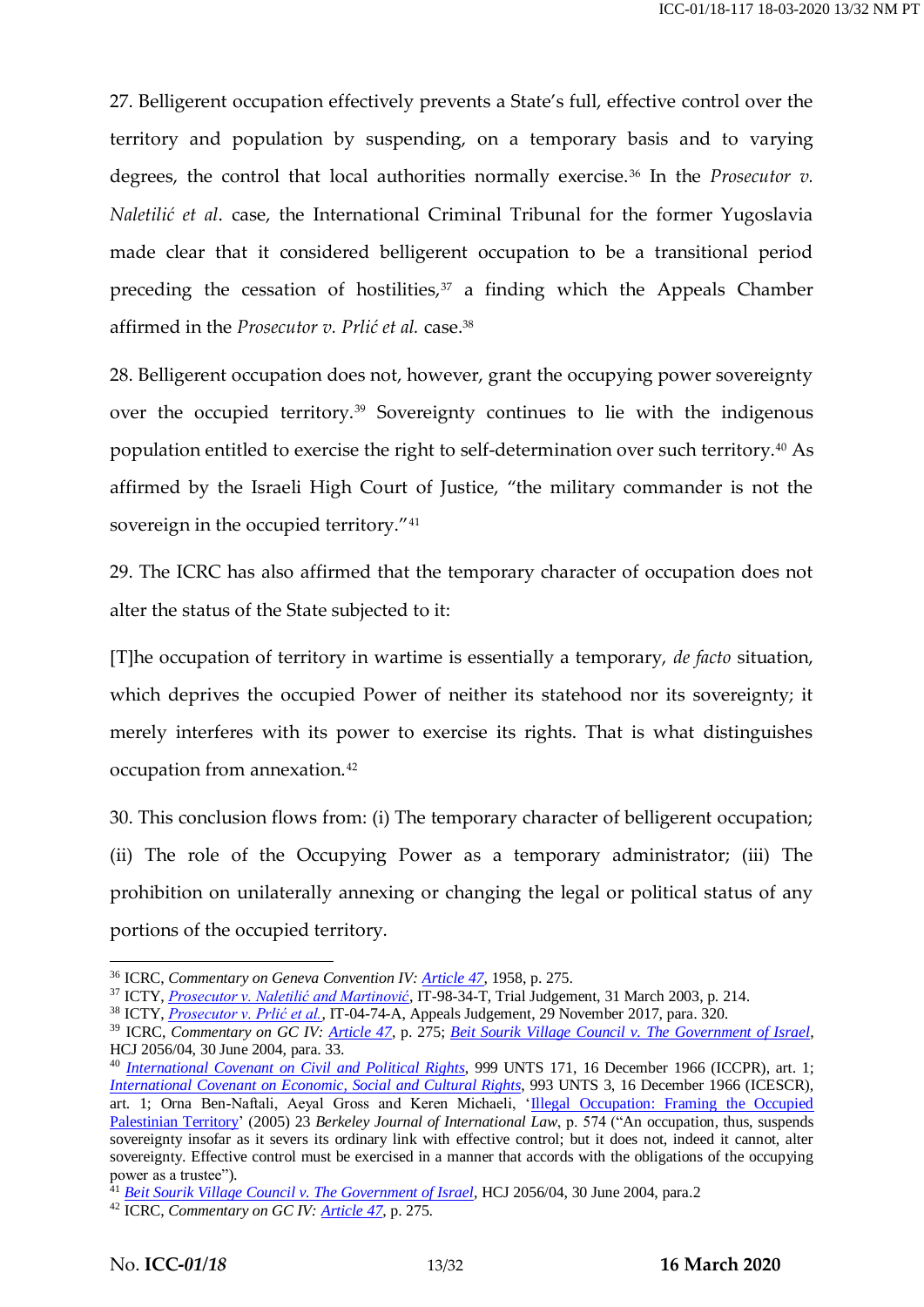31. Accordingly, the Occupying Power must preserve, as far as possible, the *status quo* in the occupied territory. The Israeli High Court of Justice itself affirmed this principle in the *Jam'iat Iscan Al-Ma'almoun* case, in which it stated:

... a military government is not permitted to make substantive changes of a permanent character to the political, administrative or judicial institutions in an area which is under belligerent occupation other than in extraordinary cases such as where existing institutions contravene, in content, the principles of basic justice and morality…<sup>43</sup>

32. In the subsequent *Beit Sourik Village Council* case, the High Court of Justice affirmed the principle again:

This Court has emphasized time and time again that the authority of the military commander is inherently temporary, as belligerent occupation is inherently temporary. Permanent arrangements are not the affair of the military commander. True, the belligerent occupation of the area has gone on for many years. …The passage of time, however, cannot extend the authority of the military commander and allow him to take into account considerations beyond the proper administration of the area under belligerent occupation.<sup>44</sup>

33. Accordingly, the fact that the exercise of territorial sovereignty by Palestine has been undermined by Israel's occupation of its territory should have no bearing over the ultimate question of sovereignty over the State of Palestine.

*c. Belligerent occupation and annexation of parts of the occupied territory have no bearing on statehood*

34. The belligerent occupation of Palestinian territory by Israel or, historically, by other States has no bearing on its statehood.<sup>45</sup>

<sup>43</sup> *[Jam'iat Iscan Al-Ma'almoun v IDF Commander in the Judea and Samaria Area](http://hamokeden.red-id.com/Document.aspx?dID=160)*, HCJ 393/82, 28 December 1983, para. 23.

<sup>44</sup> *[Beit Sourik Village Council v. The Government of Israel](https://www.refworld.org/cases,ISR_SC,4374ac594.html)*, HCJ 2056/04, 30 June 2004, para. 27.

<sup>45</sup> International Court of Justice, *[Legal Consequences of the Construction of a Wall in the Occupied Palestinian](https://www.icj-cij.org/files/case-related/131/131-20040709-ADV-01-00-EN.pdf)  [Territory](https://www.icj-cij.org/files/case-related/131/131-20040709-ADV-01-00-EN.pdf)*, Advisory Opinion, 9 July 2004, para. 101; *[Beit Sourik Village Council v. The Government of Israel](https://www.refworld.org/cases,ISR_SC,4374ac594.html)*, HCJ 2056/04, 30 June 2004, para. 23; Security Council [Resolution 2334,](https://documents-dds-ny.un.org/doc/UNDOC/GEN/N16/463/89/pdf/N1646389.pdf?OpenElement) UN Doc. S/RES/2334, 23 December 2016, preamble. See also ICJ, *[The Road to Annexation: Israel's Maneuvers to Change the Status of the Occupied](https://www.icj.org/wp-content/uploads/2019/11/Israel-Road-to-Annexion-Advocacy-Analysis-brief-2019-ENG.pdf)  [Palestinian Territory](https://www.icj.org/wp-content/uploads/2019/11/Israel-Road-to-Annexion-Advocacy-Analysis-brief-2019-ENG.pdf)*, November 2019, pp. 4-11.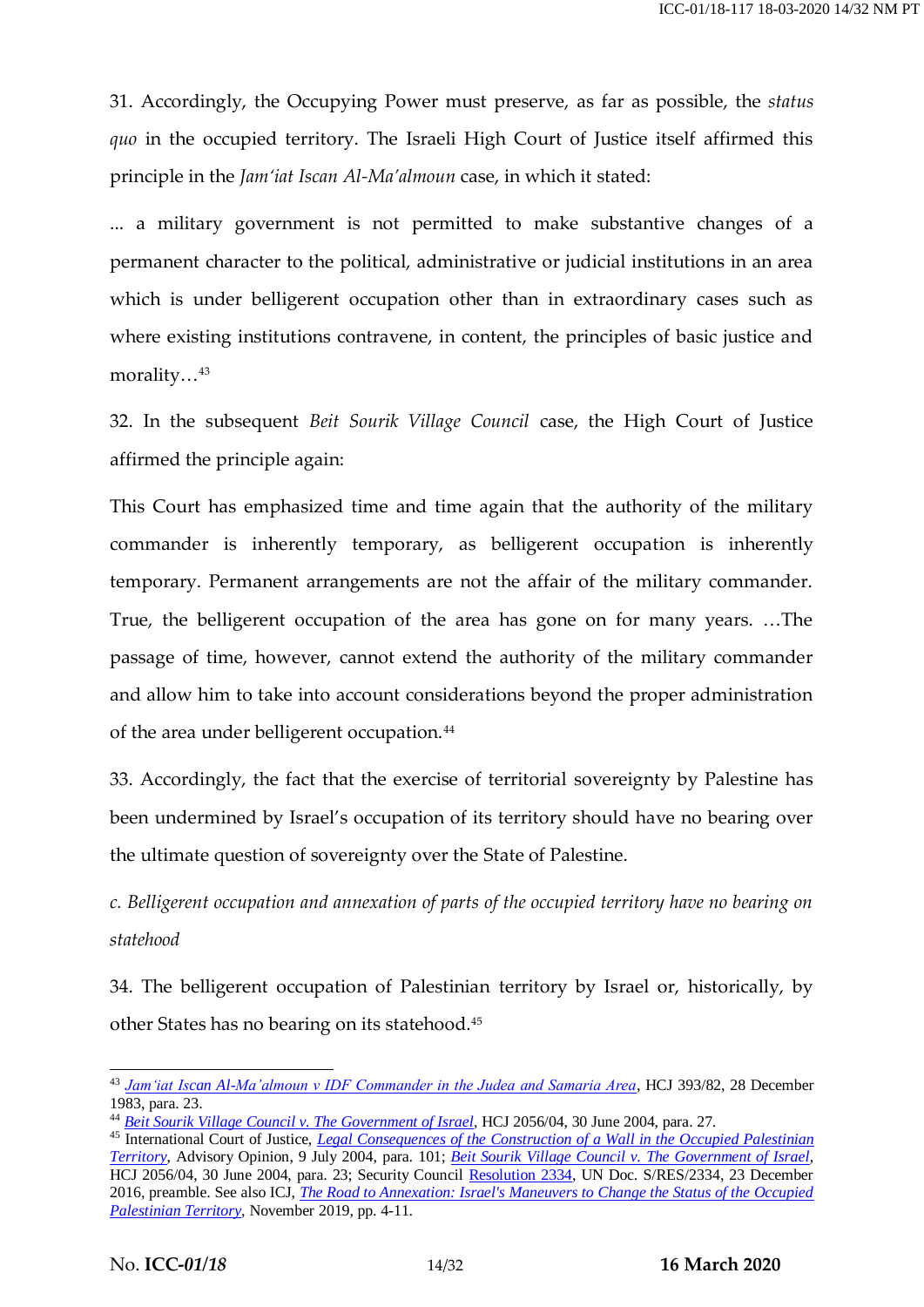35. The Oslo Accords provided for Palestinian territory in the West Bank to be divided into three areas. Area A, constituting approximately 18 percent of the West Bank and encompassing urban Palestinian areas, was placed under a significant control of the Palestinian Authority, which was assigned responsibility over civil matters and in respect of public order and internal security. Area B, constituting some 22 percent of the territory, was placed under Palestinian civilian control and Israeli security control. Area C, including the remaining 60 percent of the territory, was placed under full Israeli control for security, planning and construction purposes.<sup>46</sup> Although the Oslo Accords provided that powers and responsibilities in Area C would be transferred gradually to the Palestinian Authority by the conclusion of the five-year interim period in  $1999<sub>1</sub><sup>47</sup>$  the timeline for this transfer was never respected and progress on the overall implementation of the Agreement has remained stalled.<sup>48</sup>

36. The division of territory and the assignment of authority over Areas A, B and C of the West Bank under the Oslo Accords does not change the status of Palestinian territory under the law of occupation, nor the protected status of persons under occupation pursuant to article 47 of the Fourth Geneva Convention. It has no bearing on Palestinian statehood and territorial integrity.

37. Conversely, an Occupying Power is prohibited from unilaterally annexing any portions of the occupied territory or implementing any unconsented-to changes thereto.<sup>49</sup> Customary international law prohibits the acquisition of territory from another State through the use of force, i.e. annexation.<sup>50</sup> Further, IHL imposes an

<sup>46</sup> *[Israeli-Palestinian Interim Agreement on the West Bank and the Gaza Strip](https://mfa.gov.il/mfa/foreignpolicy/peace/guide/pages/the%20israeli-palestinian%20interim%20agreement.aspx)*, UN Doc. A/51/889, 28 September 1995, arts. XI, XIII and XVII. See also *[Declaration of Principles on Interim Self-Government Arrangements](https://mfa.gov.il/mfa/foreignpolicy/peace/guide/pages/declaration%20of%20principles.aspx)*, UN Doc. A/48/481, 13 September 1993.

<sup>47</sup> *[Israeli-Palestinian Interim Agreement on the West Bank and the Gaza Strip](https://mfa.gov.il/mfa/foreignpolicy/peace/guide/pages/the%20israeli-palestinian%20interim%20agreement.aspx)*, UN Doc. A/51/889, 28 September 1995, arts. III(4), XI(2)(c).

<sup>48</sup> See, e.g., *[Beit Sourik Village Council v. The Government of Israel](https://www.refworld.org/cases,ISR_SC,4374ac594.html)*, HCJ 2056/04, 30 June 2004, para. 1.

<sup>49</sup> Eyal Benvenisti, *The International Law of Occupation*, Oxford University Press, 2012, p. 6.

<sup>50</sup> International Court of Justice, *[Legal Consequences of the Construction of a Wall in the Occupied Palestinian](https://www.icj-cij.org/files/case-related/131/131-20040709-ADV-01-00-EN.pdf)  [Territory](https://www.icj-cij.org/files/case-related/131/131-20040709-ADV-01-00-EN.pdf)*, Advisory Opinion, 9 July 2004, para. 87.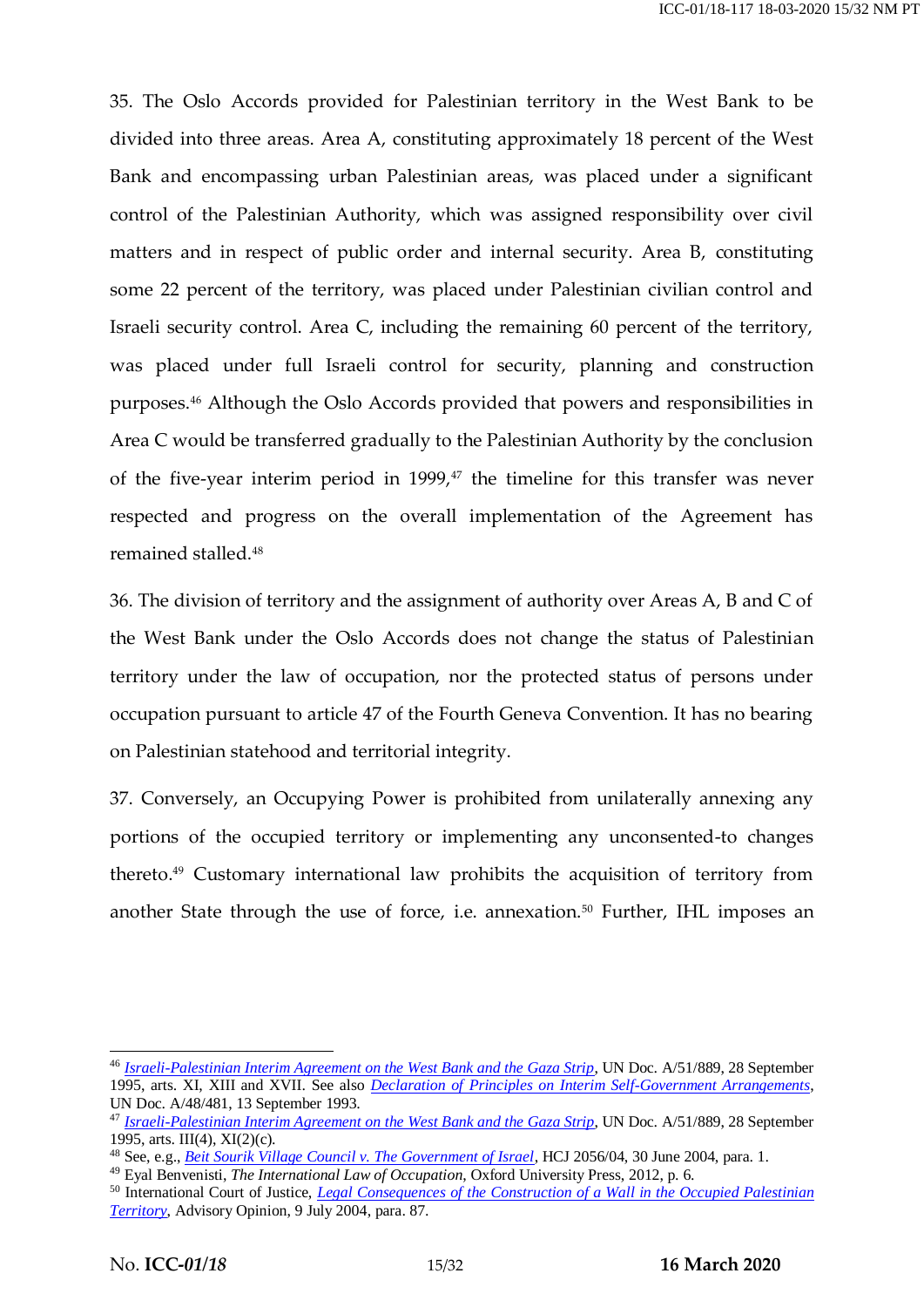obligation on the Occupying Power to preserve the *status quo* in the occupied territory.<sup>51</sup>

38. This includes any changes that would undermine the protections to which the population is entitled under international law. Under article 47 of the Fourth Geneva Convention,<sup>52</sup> which applies to Israel, protected persons in occupied territory cannot "be deprived of their rights under the Convention, by any change introduced, as the result of the occupation of a territory, into the institutions or government of the said territory, nor by any agreement concluded between the authorities of the occupied territories and the Occupying Power, nor by any annexation by the latter of the whole or part of the occupied territory."

39. Since 1967, Israel has attempted to annex parts of Palestinian territory, including by enacting laws aiming to expand its jurisdiction over East Jerusalem and adjacent areas,<sup>53</sup> in violation of the Charter of United Nations' (UN Charter) prohibition on acquisition of territory by force.<sup>54</sup> At the time, such measures were condemned and declared invalid by both the UN General Assembly<sup>55</sup> and the UN Security Council.<sup>56</sup>

40. In 1980, with a view to further consolidating its formal annexation over East Jerusalem, the Israeli Parliament (Knesset) adopted the "Basic Law: Jerusalem", declaring Jerusalem complete and united, as the eternal capital of Israel.<sup>57</sup> In response to this unilateral act, the UN Security Council adopted resolution 478 declaring that "all legislative and administrative measures and actions taken by Israel, the occupying Power, which have altered or purport to alter the character and status of the Holy City of Jerusalem, and in particular the recent 'basic law' on Jerusalem, are

<sup>51</sup> *[Hague Convention IV respecting the Laws and Customs of War on Land and Annexed Regulations](https://ihl-databases.icrc.org/applic/ihl/ihl.nsf/Treaty.xsp?documentId=4D47F92DF3966A7EC12563CD002D6788&action=openDocument)*, 18 October 1907, art. 43; *[Jam'iat Iscan Al-Ma'almoun v IDF Commander in the Judea and Samaria Area](http://hamokeden.red-id.com/Document.aspx?dID=160)*, HCJ 393/82, 28 December 1983 23 ("[…] a military government is not permitted to make substantive changes of a permanent character to the political, administrative or judicial institutions in an area which is under belligerent occupation other than in extraordinary cases such as where existing institutions contravene, in content, the principles of basic justice and morality […]").

<sup>52</sup> *[Convention relative to the Protection of Civilian Persons in Time of War](https://ihl-databases.icrc.org/ihl/INTRO/380)*, 75 UNTS 287, 12 August 1949.

<sup>53</sup> See, among others, *[Law and Administration Ordinance \(Amendment No. 11\) Law](https://www.mfa.gov.il/mfa/foreignpolicy/mfadocuments/yearbook1/pages/13%20law%20and%20administration%20ordinance%20-amendment%20no.aspx)*, 27 June 1967.

<sup>54</sup> *[Charter of the United Nations](https://www.un.org/en/charter-united-nations/)*, 892 UNTS 11926, June 1945 (UN Charter), art. 2(4).

<sup>55</sup> [Resolution 2253\(ES-V\),](http://www.un.org/en/ga/search/view_doc.asp?symbol=A/RES/2253(ES-V)) UN Doc. A/RES/2253(ES-V), 4 July 1967; [Resolution 2254\(ES-V\),](http://www.un.org/en/ga/search/view_doc.asp?symbol=A/RES/2254(ES-V)) UN Doc. A/RES/2254(ES-V), 14 July 1967.

<sup>56</sup> [Resolution 252,](https://digitallibrary.un.org/record/90754?ln=en) UN Doc. S/RES/252, 21 May 1968.

<sup>57</sup> *Basic Law[: Jerusalem The Capital of Israel](https://www.knesset.gov.il/laws/special/eng/basic10_eng.htm)*, 30 July 1980.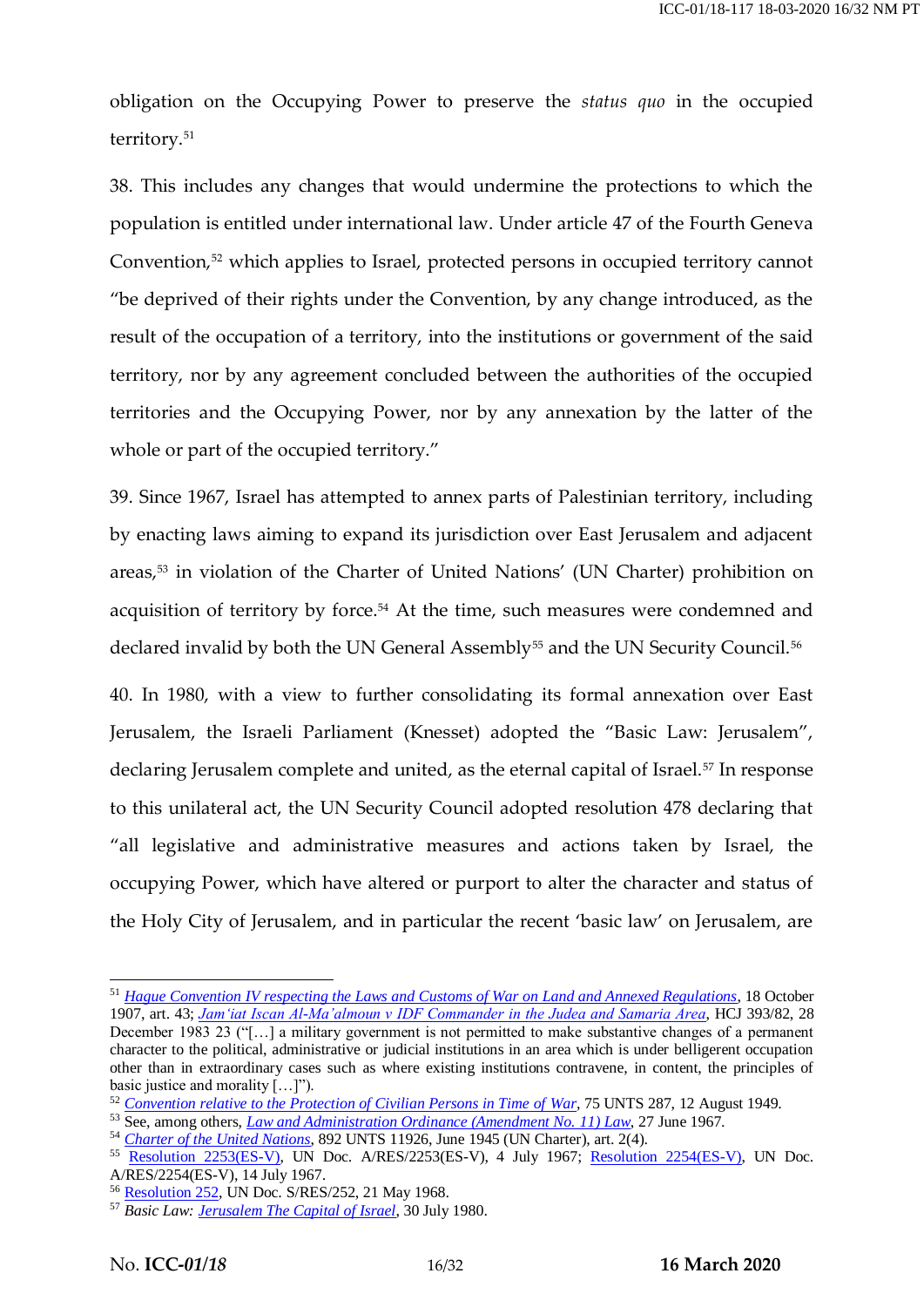null and void and must be rescinded forthwith."<sup>58</sup> The UN General Assembly also condemned Israel's attempted annexation of East Jerusalem, reaffirming the Palestinian people's right to self-determination, and demanding that Israel withdraw from the Occupied Palestinian Territories.<sup>59</sup>

41. UN Security Council Resolution 478 also affirmed that the unilateral annexation of East Jerusalem did not affect the continued application of the law of occupation and called on all States not to recognize Israel's unilateral action.<sup>60</sup> Until today, no UN member State, apart from Israel itself, recognizes the annexation of East Jerusalem, which remains part of the Occupied Palestinian Territory.<sup>61</sup>

42. Pursuant to the prohibition of territorial acquisition through the use of force, as established in the UN Charter and customary international law, $62$  laws and practices already in place, the effect of which is to extend Israel's jurisdiction and appropriate, on a permanent basis, portions of Palestinian territory, are equally unlawful.<sup>63</sup> Any act by Israel that would constitute *de facto* or *de jure* annexation of parts of the Occupied Palestinian Territory is null and void under international law and does not change the status of the occupied territory nor the protections afforded by IHL and international human rights law to the Palestinians living in it, including their right to self-determination.

43. Israel's formal annexation of parts of Palestinian territory (i.e. East Jerusalem), and *de facto* annexation of parts of the West Bank, are therefore in violation of international law and should not be recognized by the Court.

<sup>&</sup>lt;sup>58</sup> Security Council [Resolution 478,](https://digitallibrary.un.org/record/25618?ln=en) UN Doc. S/RES/478, 20 August 1980.

<sup>59</sup> General Assembl[y Resolution 35/169E,](https://undocs.org/en/A/RES/35/169) UN Doc. A/RES/35/169E, 15 December 1980.

 $60$  Ibid.

<sup>&</sup>lt;sup>61</sup> On 6 December 2017, the United States officially pronounced their decision to move their embassy from Tel Aviv to Jerusalem, recognizing "Jerusalem, the ancient capital of the Jewish people, as the capital of the State of Israel." In the same declaration, President Trump clarified that: "the specific boundaries of Israeli sovereignty in Jerusalem are subject to final status negotiations between the parties," reaffirming the "United States support for the status quo at the Temple Mount, also known as Haram al Sharif." While the United States recognized Jerusalem as the capital of Israel, the declaration was drafted so as to leave open the question of the status of East Jerusalem. See *[President Donald J. Trump's Proclamation on Jerusalem as the Capital of the State of](https://www.whitehouse.gov/briefings-statements/president-donald-j-trumps-proclamation-jerusalem-capital-state-israel/)  [Israel](https://www.whitehouse.gov/briefings-statements/president-donald-j-trumps-proclamation-jerusalem-capital-state-israel/)*, 6 December 2017.

<sup>62</sup> International Court of Justice, *[Legal Consequences of the Construction of a Wall in the Occupied Palestinian](https://www.icj-cij.org/files/case-related/131/131-20040709-ADV-01-00-EN.pdf)  [Territory](https://www.icj-cij.org/files/case-related/131/131-20040709-ADV-01-00-EN.pdf)*, Advisory Opinion, 9 July 2004, para. 87.

<sup>63</sup> ICJ, *[The Road to annexation: Israel's maneuvres to change the status of the Occupied Palestinian Territory](https://www.icj.org/wp-content/uploads/2019/11/Israel-Road-to-Annexion-Advocacy-Analysis-brief-2019-ENG.pdf)*, November 2019, pp. 3, 23-27.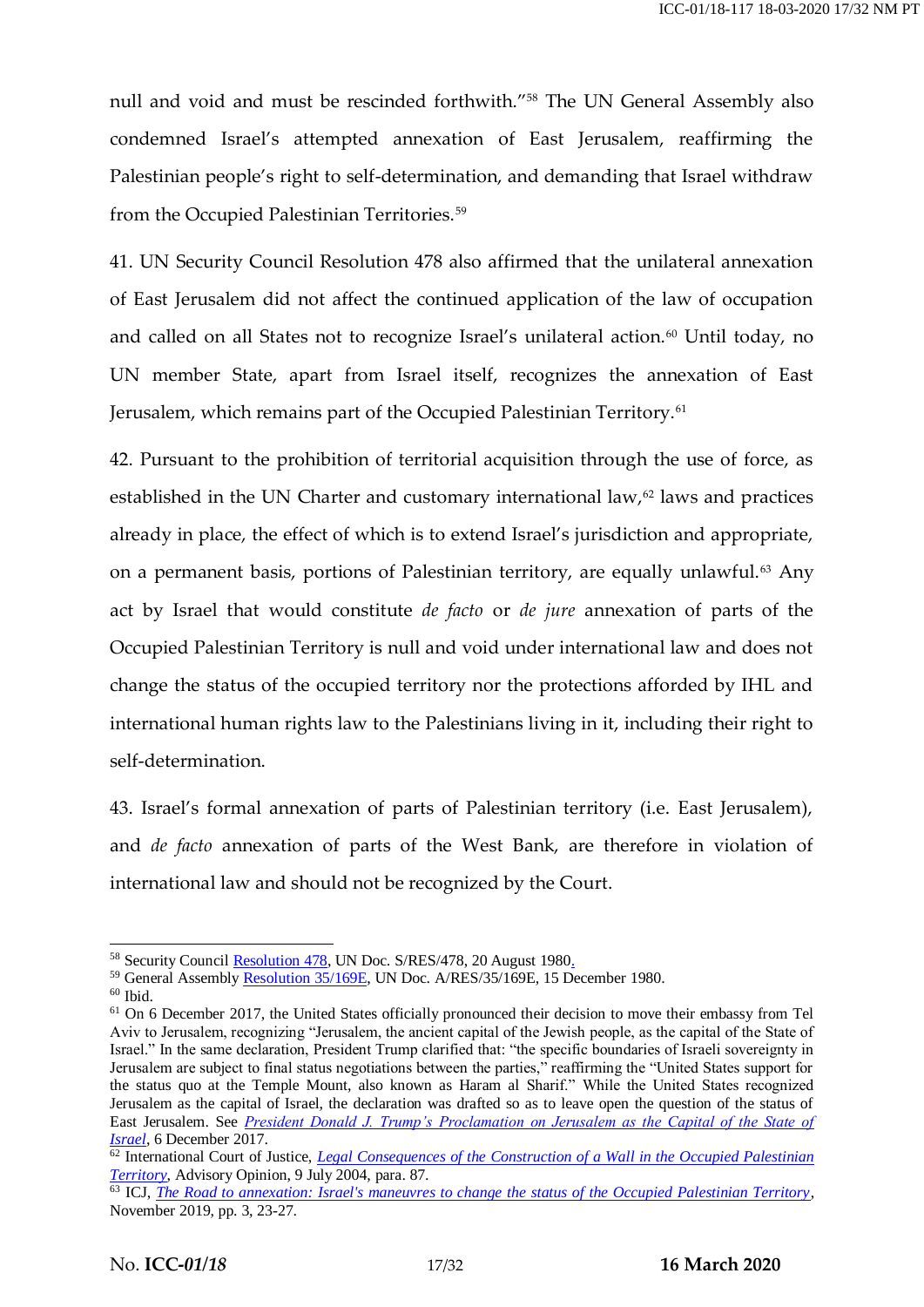### *d. Arguments made by Israel to the contrary have no legal basis*

44. The ICJ takes note of Israel's memorandum of 20 December 2019 in which it sets out several arguments opposing the recognition of statehood of Palestine and the ICC's exercise of jurisdiction in respect of the State of Palestine. 64

45. In its memorandum, Israel argues that "the Palestinian entity does not now hold, nor has it ever held, sovereign title over the West Bank and the Gaza Strip, a territory that has always been under the control of others,"<sup>65</sup> and that sovereignty over the West Bank and the Gaza Strip remains in abeyance.<sup>66</sup> According to Israel, "the [resultant] absence of a sovereign Palestinian State … means that there is clearly no sovereign ability to prosecute that could be delegated to the Court, and that there is no 'territory of' a State (within the meaning of the Rome Statute) over which the Court may exercise its jurisdiction."<sup>67</sup> It goes on to assert that "even if the Rome Statute were to be misinterpreted so as to allow non-sovereign entities to confer jurisdiction upon the Court, existing Israeli-Palestinian agreements make it clear that the Palestinians have no criminal jurisdiction either in law or in fact over Area C, Jerusalem and Israeli nationals – and thus cannot validly delegate such jurisdiction to the Court."<sup>68</sup> Israel has previously indicated that it does not agree that the Fourth Geneva Convention "is applicable to the occupied Palestinian Territory," citing "the lack of recognition of the territory as sovereign prior to its annexation by Jordan and Egypt."<sup>69</sup>

46. Some of these very same arguments have been submitted to the Court.<sup>70</sup>

47. The Court should reject these arguments, as they run counter to well-established principles of international law and jurisprudence. Palestine is not *terra nullius*; Jordan

<sup>&</sup>lt;sup>64</sup> The ICJ also takes note that some of these arguments appear to be supported by States which were granted status as *amicus curiae* by the Court. See Submission by Germany (ICC-01/18-29), Australia (ICC-01/18-30), Czech Republic (ICC-01/18-22), Austria (ICC-01/18-42), Brazil (ICC-01/18-47), Hungary (ICC-01/18-49) and Uganda (ICC-01/18-62).

<sup>&</sup>lt;sup>65</sup> State of Israel, Office of the Attorney General, *The International Criminal Court's Lack of Jurisdiction over [the so-called "Situation In Palestine"](https://mfa.gov.il/MFA/PressRoom/2019/Pages/ICCs-lack-of-jurisdiction-over-so-called-situation-in-Palestine-20-Dec-2019.aspx)*, 20 December 2019, para. 32.

<sup>&</sup>lt;sup>66</sup> Ibid., paras. 27-32

<sup>67</sup> Ibid., para. 7.

<sup>68</sup> Ibid., para. 8. See also para. 55.

<sup>69</sup> International Court of Justice, *[Legal Consequences of the Construction of a Wall in the Occupied Palestinian](https://www.icj-cij.org/files/case-related/131/131-20040709-ADV-01-00-EN.pdf)  [Territory](https://www.icj-cij.org/files/case-related/131/131-20040709-ADV-01-00-EN.pdf)*, Advisory Opinion, 9 July 2004, para. 90.

<sup>70</sup> ICC-01/18-22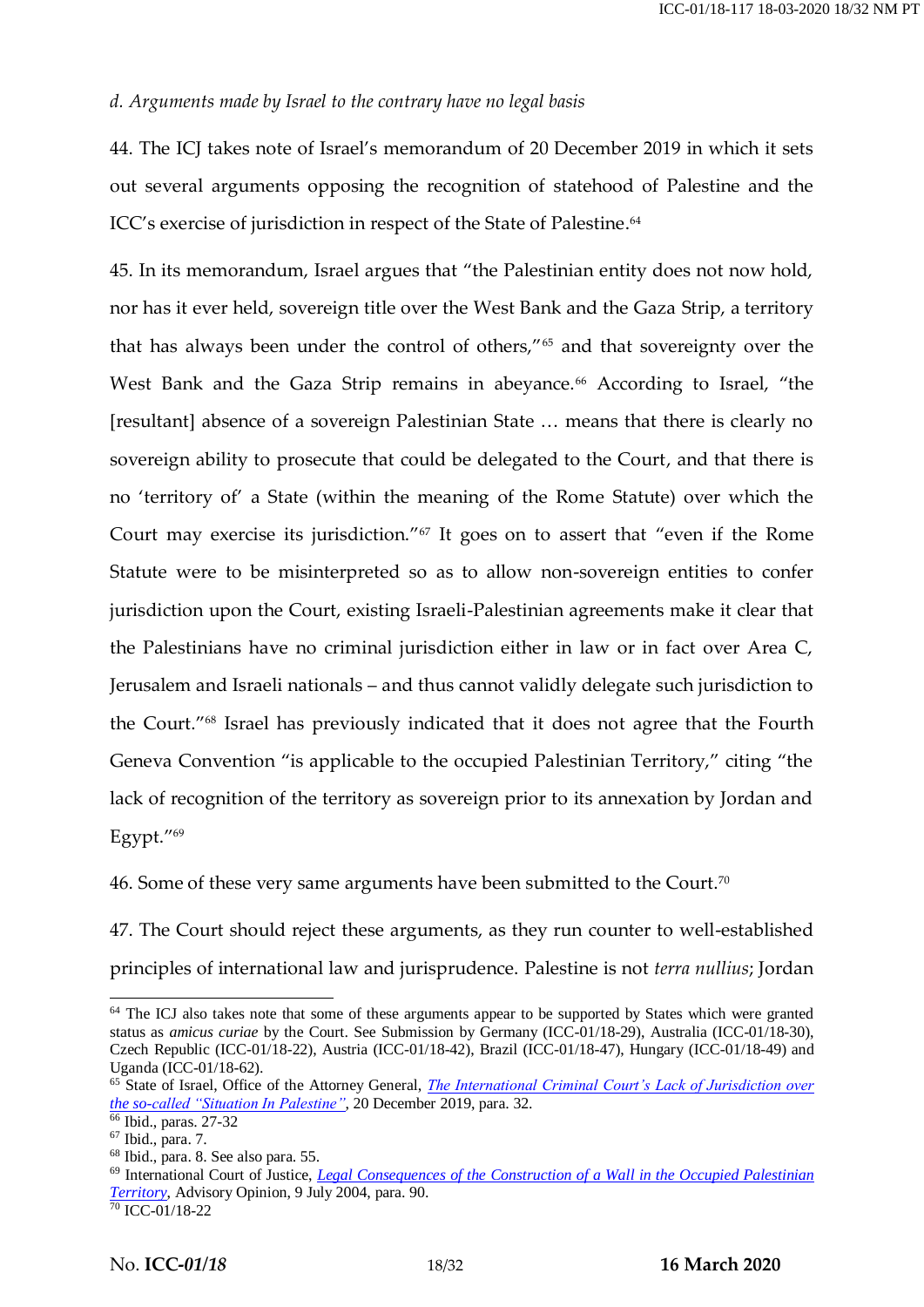and Egypt have no sovereignty claims over Palestine;<sup>71</sup> and while Israel claims sovereignty over East Jerusalem and significant parts of West Bank, through its formal annexation of East Jerusalem in 1967 and 1980 and its *de facto* past and ongoing annexation of parts of the West Bank,<sup>72</sup> such sovereignty claims are null and void and of no effect under international law,<sup>73</sup> which prohibits the acquisition of territory through the use of military force.<sup>74</sup>

48. The inability of the Palestinian authorities to exercise full, effective control over Palestinian territory, and to fully exercise their authority to prosecute crimes under the Court's jurisdiction, should have no bearing over Palestine's statehood and, thus, the exercise of the Court's jurisdiction over the Palestinian territory. Efforts by Israel to nullify Palestine's prerogative to exercise full, effective control over Palestinian territory and its population through its decades-long occupation and the imposition of related legal regimes and restrictions should not be accepted by the Court as a basis to challenge its jurisdiction.<sup>75</sup>

49. In this respect, the ICJ concurs with the Prosecutor that in making a finding or a determination about Palestinian statehood, consideration ought to be given to "the internationally recognised right to self-determination of the Palestinian", as well as to "the detrimental impact of the ongoing breaches of international law on Palestine's effective authority over the Occupied Palestinian Territory and on the realisation of the right of self-determination of its people."<sup>76</sup>

<sup>&</sup>lt;sup>71</sup> *[Treaty of Peace between the Arab Republic of Egypt and the State of Israel](https://peacemaker.un.org/sites/peacemaker.un.org/files/EG%20IL_790326_Egypt%20and%20Israel%20Treaty%20of%20Peace.pdf), 26 March 1979, art. II; <i>Treaty of [Peace between the State of Israel and the Hashemite Kingdom of Jordan](https://peacemaker.un.org/sites/peacemaker.un.org/files/IL%20JO_941026_PeaceTreatyIsraelJordan.pdf)*, 26 October 1994, art. 3.

<sup>72</sup> *Report of the Special Rapporteur on the Situation of Human Rights in the Palestinian Territories Occupied since 1967*, UN Doc. [A/73/447,](https://documents-dds-ny.un.org/doc/UNDOC/GEN/N18/332/91/pdf/N1833291.pdf?OpenElement) 22 October 2018, para. 34; *Basic Law: [Jerusalem The Capital of Israel](https://www.knesset.gov.il/laws/special/eng/basic10_eng.htm)*, 30 July 1980, art. 1.

<sup>&</sup>lt;sup>73</sup> [Resolution 2253\(ES-V\),](http://www.un.org/en/ga/search/view_doc.asp?symbol=A/RES/2253(ES-V)) UN Doc. A/RES/2253(ES-V), 4 July 1967; [Resolution 2254\(ES-V\),](http://www.un.org/en/ga/search/view_doc.asp?symbol=A/RES/2254(ES-V)) UN Doc. A/RES/2254(ES-V), 14 July 1967; [Resolution 252,](https://digitallibrary.un.org/record/90754?ln=en) UN Doc. S/RES/252, 21 May 1968; [Resolution 478,](https://digitallibrary.un.org/record/25618/files/S_RES_478%281980%29-EN.pdf) UN Doc. S/RES/478, 20 August 1980.

<sup>74</sup> UN Charter, art. 2(4); International Court of Justice, *[Legal Consequences of the Construction of a Wall in the](https://www.icj-cij.org/files/case-related/131/131-20040709-ADV-01-00-EN.pdf)  [Occupied Palestinian Territory](https://www.icj-cij.org/files/case-related/131/131-20040709-ADV-01-00-EN.pdf)*, Advisory Opinion, 9 July 2004, para. 87. See also ICJ, *[The Road to annexation:](https://www.icj.org/wp-content/uploads/2019/11/Israel-Road-to-Annexion-Advocacy-Analysis-brief-2019-ENG.pdf)  [Israel's maneuvres to change the status of the Occupied Palestinian Territory](https://www.icj.org/wp-content/uploads/2019/11/Israel-Road-to-Annexion-Advocacy-Analysis-brief-2019-ENG.pdf)*, November 2019, pp. 11-27.

 $75$  It is to be noted that, under the 1995 Interim Agreement (Oslo II Accords), restrictions regarding the exercise of criminal jurisdiction by the Palestinian Authority, e.g. over Area C and Israeli citizens, were supposed to last only five years. See *[Israeli-Palestinian Interim Agreement on the West Bank and the Gaza Strip](https://www.refworld.org/docid/3de5ebbc0.html)*, Washington, D.C., 28 September 1995, preamble.

<sup>76</sup> ICC-01/18-12, para. 138.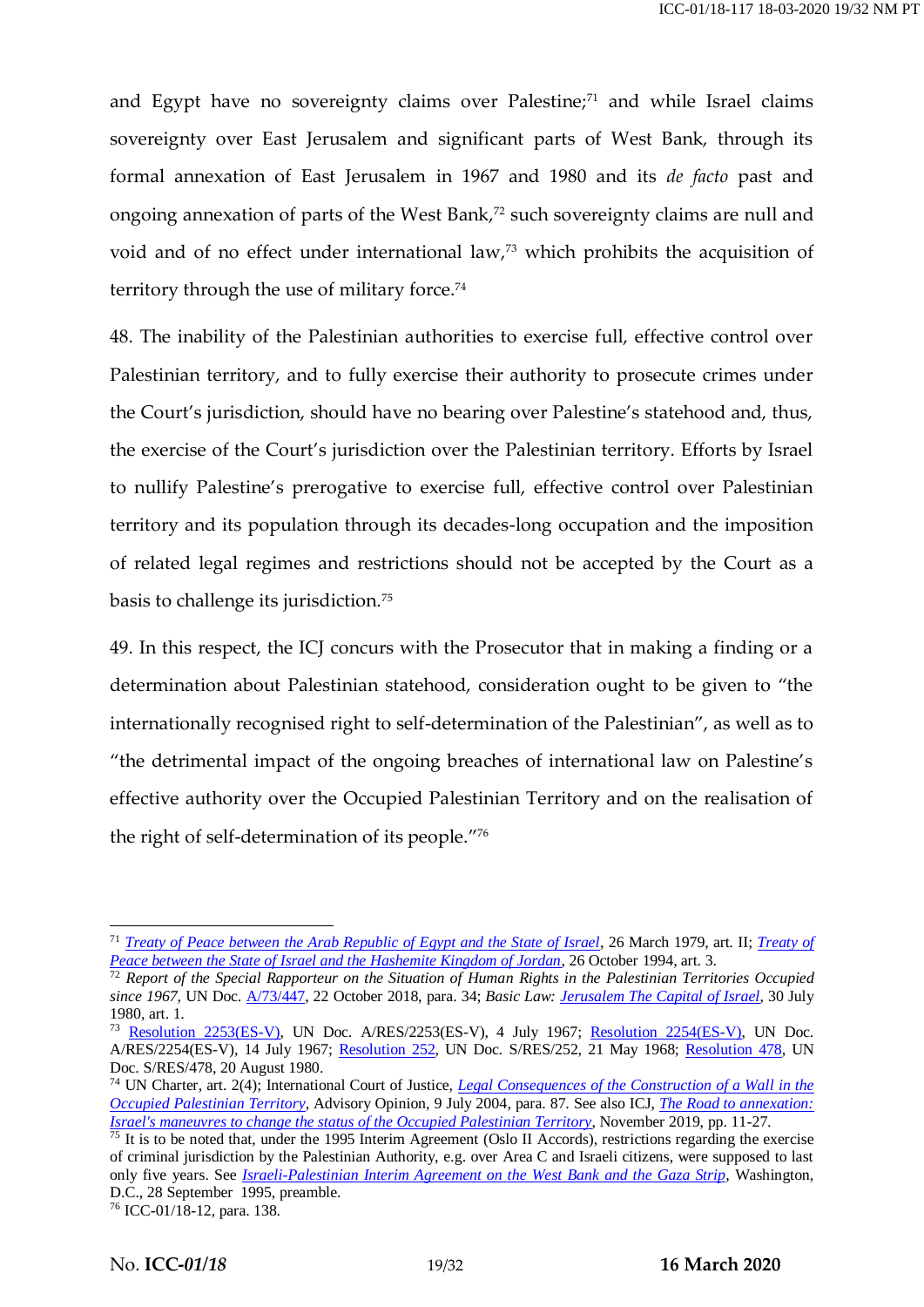50. The principle of self-determination of peoples is enshrined in the UN Charter and was reaffirmed by the UN General Assembly in Resolution 2625 (XXV), pursuant to which "[e]very State has the duty to refrain from any forcible action which deprives peoples referred to [in that resolution] . . . of their right to self-determination." Article 1 common to the International Covenant on Economic, Social and Cultural Rights and the International Covenant on Civil and Political Rights reaffirms the right of all peoples to self-determination, and lays the obligation upon the States parties to promote the realization of that right and to respect it, in conformity with the provisions of the United Nations Charter.

51. The International Court of Justice has referred to this principle on a number of occasions in its jurisprudence.<sup>77</sup> The right to self-determination, like other human rights,<sup>78</sup> entails obligations *erga omnes*. <sup>79</sup> These are obligations owed to the international community as a whole, in the protection of which every State has a legal interest.<sup>80</sup>

52. The International Law Commission indicated that the right to self-determination is a norm *jus cogens,*<sup>81</sup> namely "[...] a peremptory norm of general international law is a norm accepted and recognized by the international community of States as a whole as a norm from which no derogation is permitted and which can be modified only by

<sup>77</sup> International Court of Justice, *[Legal Consequences for States of the Continued Presence of South Africa in](https://www.icj-cij.org/files/case-related/53/053-19710621-ADV-01-00-EN.pdf)  [Namibia \(South West Africa\) notwithstanding Security Council Resolution 276 \(1970\)](https://www.icj-cij.org/files/case-related/53/053-19710621-ADV-01-00-EN.pdf)*, Advisory Opinion, 21 June 1971, paras. 52-53; *[Western Sahara](https://www.icj-cij.org/files/case-related/61/061-19751016-ADV-01-00-EN.pdf)*, Advisory Opinion, 16 October 1975, para. 162; International Court of Justice, *[Legal Consequences of the Construction of a Wall in the Occupied Palestinian Territory](https://www.icj-cij.org/files/case-related/131/131-20040709-ADV-01-00-EN.pdf)*, Advisory Opinion, 9 July 2004, paras. 88, 155-156.

<sup>78</sup> Human Rights Committee, *[General Comment No. 31:](https://www.refworld.org/docid/478b26ae2.html) The Nature of the General Legal Obligation Imposed on States Parties to the Covenant*, UN Doc. CCPR/C/21/Rev.1/Add. 13, 26 May 2004, para. 2.

<sup>79</sup> International Court of Justice, *[East Timor \(Portugal](https://www.icj-cij.org/files/case-related/84/084-19950630-JUD-01-00-EN.pdf)* v. *Australia)*, Judgment, 30 June 1995, para. 29; *[Legal](https://www.icj-cij.org/files/case-related/131/131-20040709-ADV-01-00-EN.pdf)  [Consequences of the Construction of a Wall in the Occupied Palestinian Territory](https://www.icj-cij.org/files/case-related/131/131-20040709-ADV-01-00-EN.pdf)*, Advisory Opinion, 9 July 2004, paras. 88, 155-156; *[Legal Consequences of the Separation of the Chagos Archipelago from Mauritius in](https://www.icj-cij.org/files/case-related/169/169-20190225-01-00-EN.pdf)*  [1965](https://www.icj-cij.org/files/case-related/169/169-20190225-01-00-EN.pdf), Advisory Opinion, 25 February 2019, paras. 150-153, 180.

<sup>80</sup> International Court of Justice, *[Barcelona Traction, Light and Power Company, Limited \(Belgium v. Spain\)](https://www.icj-cij.org/files/case-related/50/050-19700205-JUD-01-00-EN.pdf)*, Judgment, 5 February 1970, para. 33.

<sup>81</sup> International Law Commission, *[Draft articles on the law of treaties with commentary](https://legal.un.org/ilc/publications/yearbooks/english/ilc_1966_v2.pdf)*, Yearbook of the International Law Commission, 1966, Vol. II, p. 248; *[Draft articles on Responsibility of States for](https://legal.un.org/ilc/texts/instruments/english/commentaries/9_6_2001.pdf)  [Internationally Wrongful Acts](https://legal.un.org/ilc/texts/instruments/english/commentaries/9_6_2001.pdf)*, Yearbook of the International Law Commission, 2001, Vol. II, Part Two, pp. 112, fn 641, and 113. See also Robert Jennings and Arthur Watts (eds.), *Oppenheim's International Law: Volume 1 Peace*, Longmans 1992, p. 8; Peter Malanczuk, *Akehurst's Modern Introduction to International Law*, Routledge 1997, p. 327; Alexander Orakhelashvili, *Peremptory Norms in International Law* (Oxford University Press, 2006), p. 51.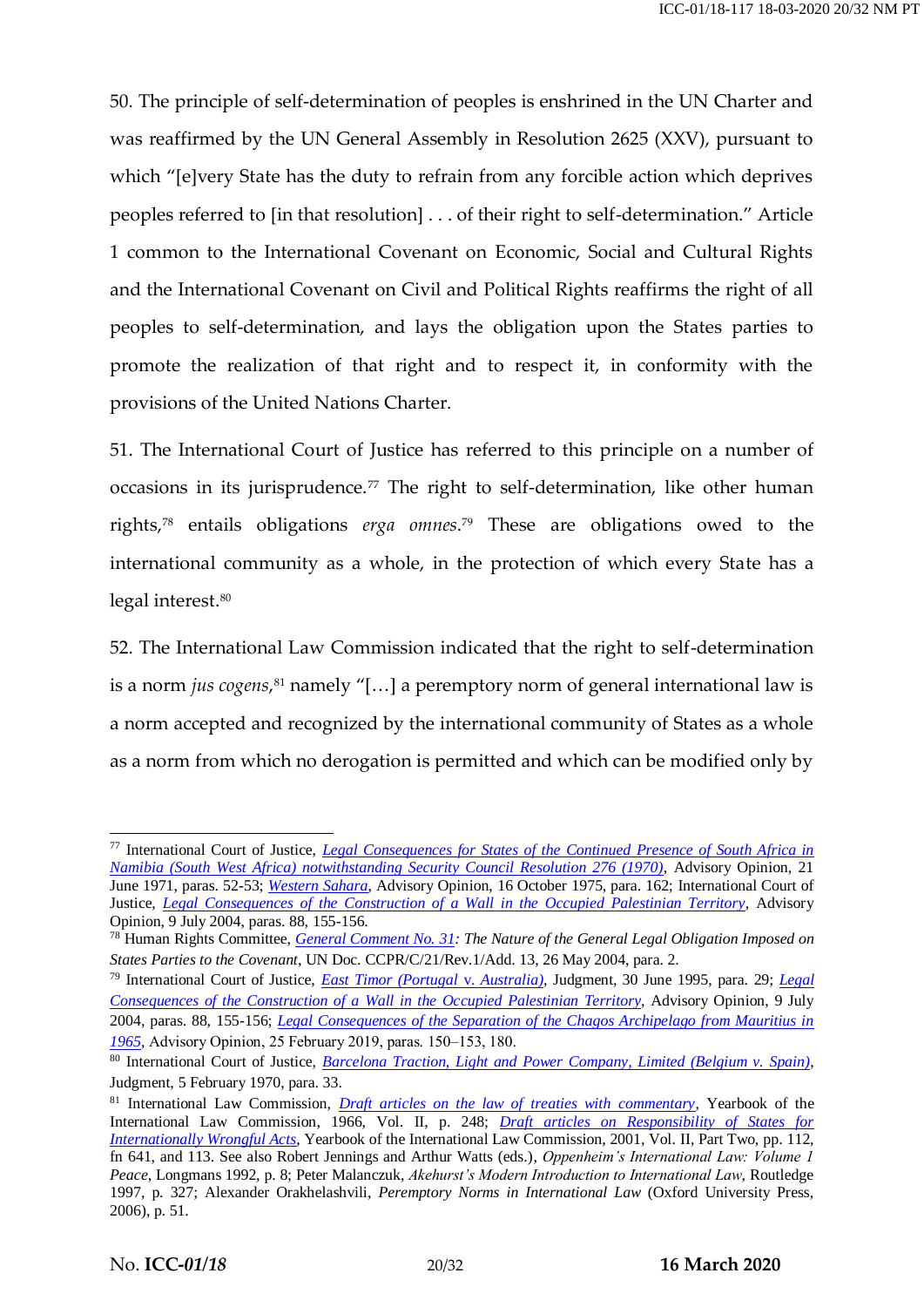a subsequent norm of general international law having the same character."<sup>82</sup> Judge Robinson argued that "the Court's [the International Court of Justice] case law, State practice and *opinio juris*, and scholarly writing are sufficient to warrant characterizing the right to self-determination as a norm of *jus cogens*."<sup>83</sup>

53. In the *Wall Advisory Opinion*, the International Court of Justice concluded that the obligations *erga omnes* violated by Israel were: the obligation to respect the right of the Palestinian people to self-determination, and certain of its obligations under international humanitarian law. 84

54. In the International Law Commission's view, no State shall recognize as lawful a situation created by a serious breach of an obligation that has a *jus cogens* status in a gross or systematic manner, nor render aid or assistance in maintaining that situation.<sup>85</sup>

55. Israel's *de facto* nullification of the right of the Palestinian people to selfdetermination should not be accepted by the Court as an argument against Palestine's statehood, and thus, against the Court's jurisdiction. The Court should not give credence to any submission that aims at or has the effect of rendering aid or assistance to the serious breach by Israel of its obligation to respect the right of the Palestinian people to self-determination.

# **e. A demonstrable capacity to enter into relations with other sovereign States and exercise treaty-making powers**

56. The State of Palestine has entered into effective relations with other sovereign States and acceded to and implemented numerous treaties.<sup>86</sup>

<sup>82</sup> *Vienna Convention on the Law of Treaties*, 1155 UNTS 331, 23 May1969, art. 53.

<sup>83</sup> [Separate Opinion of Judge Robinson,](https://www.icj-cij.org/files/case-related/169/169-20190225-ADV-01-09-EN.pdf) *Legal Consequences of the Separation of the Chagos Archipelago from Mauritius in 1965*, Advisory Opinion, 25 February 2019, para 50.

<sup>84</sup> International Court of Justice, *[Legal Consequences of the Construction of a Wall in the Occupied Palestinian](https://www.icj-cij.org/files/case-related/131/131-20040709-ADV-01-00-EN.pdf)  [Territory](https://www.icj-cij.org/files/case-related/131/131-20040709-ADV-01-00-EN.pdf)*, Advisory Opinion, 9 July 2004, para. 155.

<sup>85</sup> International Law Commission, *[Draft articles on Responsibility of States for Internationally Wrongful Acts](https://legal.un.org/ilc/texts/instruments/english/commentaries/9_6_2001.pdf)*, Yearbook of the International Law Commission, 2001, Vol. II, Part Two, arts. 40-41.

<sup>86</sup> See e.g. Committee on the Rights of the Child, *[Concluding Observations: State of Palestine](https://tbinternet.ohchr.org/_layouts/15/treatybodyexternal/Download.aspx?symbolno=CRC%2fC%2fPSE%2fCO%2f1&Lang=en)*, UN Doc. CRC/C/PSE/CO/1, 13 February 2020, para. 8 ("... welcoming the Palestinian Children's Act No. 7 of 2004, amended in 2012, and the establishment of a committee mandated to harmonize national legislation with international treaties in 2017 ...").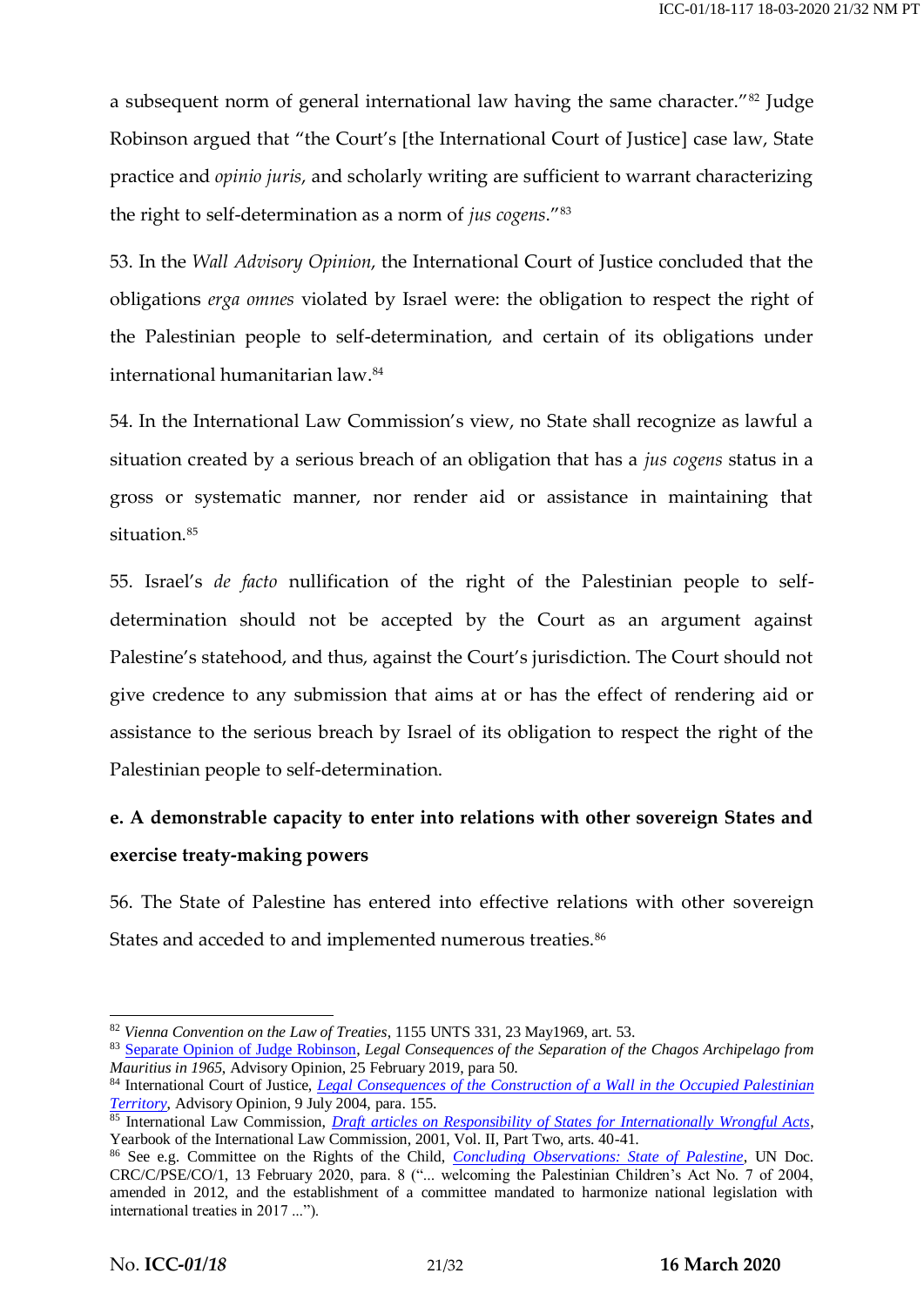57. At least 140 States have formally recognized Palestine.<sup>87</sup> The State of Palestine also has more than 80 embassies and consulates around the world and at least 50 countries have consulates or diplomatic representations in Palestine.<sup>88</sup>

58. Palestine is a member State of the League of Arab States, the Organization of Islamic Cooperation, and the UN Educational, Scientific and Cultural Organization,<sup>89</sup> among other bodies. On 29 November 2012, the UN General Assembly adopted resolution 67/19 according Palestine "non-member observer State status in the United Nations."<sup>90</sup>

59. In addition to the Rome Statute, the State of Palestine has acceded to at least 11 human rights<sup>91</sup> and international humanitarian law treaties.<sup>92</sup> The Committees constituting the supervisory authorities for the International Convention on the Elimination of all Forms of Racial Discrimination, the Convention on the Elimination of all Forms of Discrimination against Women and the Convention on the Rights of the Child have all recognized Palestine as a State party to their respective treaties, and have received periodic reports for the State of Palestine pursuant to obligations under those treaties.<sup>93</sup> Palestine has also entered into conventions and bilateral

<sup>87</sup> *Report of the Committee on the Exercise of the Inalienable Rights of the Palestinian People*, UN Doc. [A/74/35,](https://undocs.org/en/A/74/35) 2019, para. 17 ("In July 2019, Saint Kitts and Nevis became the 140th State to formally recognize the State of Palestine").

<sup>88</sup> For a full list se[e https://www.embassypages.com/palestine.](https://www.embassypages.com/palestine)

<sup>89</sup> See e.g. records of the UNESCO General Conference, [36th Session,](https://unesdoc.unesco.org/ark:/48223/pf0000215084.xml=http:/www.unesco.org/ulis/cgi-bin/ulis.pl) 25 October - 10 November 2011, p. 79 (General Resolution 76).

 $90$  General Assembl[y Resolution 67/19,](https://documents-dds-ny.un.org/doc/UNDOC/GEN/N12/479/74/pdf/N1247974.pdf?OpenElement) UN Doc. A/RES/67/19, 29 November 2012, para. 2.

<sup>&</sup>lt;sup>91</sup> For a full list, see UN OHCHR, [UN Treaty Body Database: State of Palestine;](https://tbinternet.ohchr.org/_layouts/15/TreatyBodyExternal/Treaty.aspx?CountryID=217&Lang=en) Committee on the Elimination of Racial Discrimination, *[Concluding Observations: State of Palestine](https://documents-dds-ny.un.org/doc/UNDOC/GEN/G19/278/53/pdf/G1927853.pdf?OpenElement)*, UN Doc. CERD/C/PSE/CO/1-2, 20 September 2019, para. 4.

<sup>92</sup> For a full list, see [https://ihl](https://ihl-databases.icrc.org/applic/ihl/ihl.nsf/vwTreatiesByCountrySelected.xsp?xp_countrySelected=PS&nv=4)[databases.icrc.org/applic/ihl/ihl.nsf/vwTreatiesByCountrySelected.xsp?xp\\_countrySelected=PS&nv=4.](https://ihl-databases.icrc.org/applic/ihl/ihl.nsf/vwTreatiesByCountrySelected.xsp?xp_countrySelected=PS&nv=4) <sup>93</sup> Committee on the Elimination of Discrimination against Women, *Concluding Observations: State of [Palestine](https://www.un.org/unispal/document/women-convention-concluding-observations-on-the-initial-report-of-the-state-of-palestine-to-cedaw/)*, UN Doc. CEDAW/C/PSE/CO/1, 25 July 2018, para. 9; Committee on the Elimination of Racial Discrimination, *[Concluding Observations: State of Palestine](https://www.ecoi.net/en/file/local/2015533/G1927853.pdf)*, UN Doc. CERD/C/PSE/CO/1-2, 20 September 2019, para. 3; Committee on the Rights of the Child, *[Concluding Observations: State of Palestine](https://tbinternet.ohchr.org/_layouts/15/treatybodyexternal/Download.aspx?symbolno=CRC%2fC%2fPSE%2fCO%2f1&Lang=en)*, UN Doc. CRC/C/PSE/CO/1, 13 February 2020, para. 4.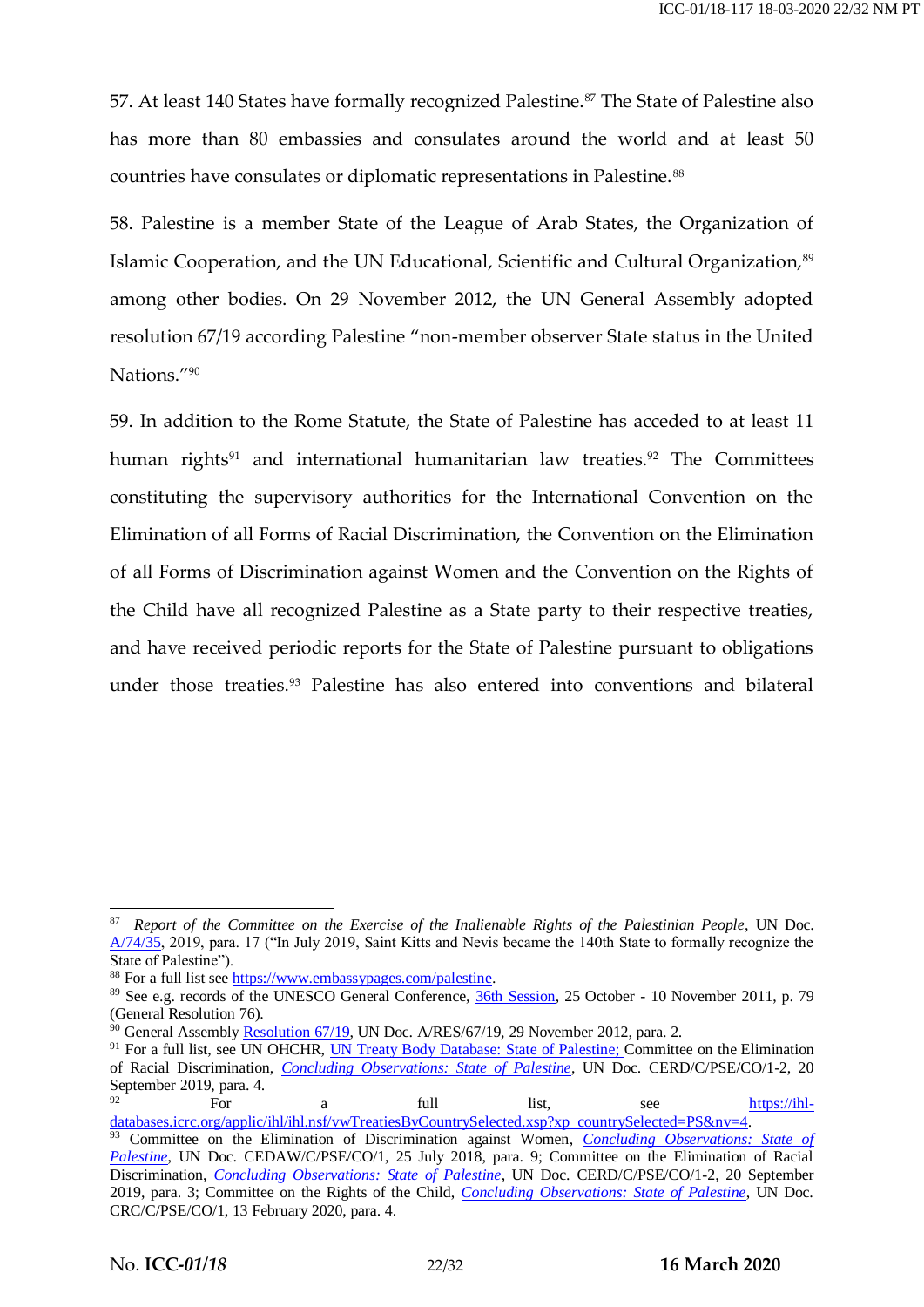agreements with other States, including on issues pertaining to commerce<sup>94</sup> and international cooperation.<sup>95</sup>

60. The ICJ submits that, taken together, these actions evidence a growing, sustained recognition by sovereign States, international organizations and other international community stakeholders of Palestinian statehood.

61. The ICJ takes notes of the positions of some States parties to the Rome Statute,  $96$ including through submissions<sup>97</sup> before the Court, that they do not recognize Palestine as a State.

62. To the extent that international recognition is evidence of statehood, the ICJ observes that such recognition does not need to emanate from all States. The absence of recognition of Israel by most Arab States has no bearing over Israel's statehood under international law.<sup>98</sup> Likewise, the absence of recognition of the State of Palestine by some States, including States parties to the Rome Statute, has no bearing on Palestinian statehood.

63. Whether the Court adopts the *constitutive theory* or the *declarative theory* on the creation and/or existence of statehood under international law,<sup>99</sup> the Court should find that Palestine is a State under international law.

# **III. PALESTINIAN TERRITORY COMPRISES THE WEST BANK, INCLUDING EAST JERUSALEM, AND GAZA**

64. The ICJ concurs with the Prosecutor's position, according to which "the Occupied Palestinian Territory [comprising the West Bank, including Jerusalem, and Gaza] is the 'territory' of Palestine over which the Court can exercise its jurisdiction ... as

<sup>&</sup>lt;sup>94</sup> For example, Palestine has entered into free trade agreements with the United States, Canada, the European Union, Iceland, Liechtenstein, Norway and Switzerland, Russia, Egypt (1994), Jordan (1998), Turkey (2004) and Saudi Arabia, as well as Israel. See [https://www.paltrade.org/en\\_US/page/trade-agreements;](https://www.paltrade.org/en_US/page/trade-agreements) [http://www.pipa.ps/page.php?id=1bafecy1814508Y1bafec.](http://www.pipa.ps/page.php?id=1bafecy1814508Y1bafec)

<sup>95</sup> For example, *[UN Convention on Transnational Organized Crime](https://treaties.un.org/doc/Treaties/2000/11/20001115%2011-11%20AM/Ch_XVIII_12p.pdf)* and its *[Protocol to Prevent, Suppress and](https://treaties.un.org/doc/Treaties/2000/11/20001115%2011-38%20AM/Ch_XVIII_12_ap.pdf)  [Punish Trafficking in Persons, Especially Women and Children](https://treaties.un.org/doc/Treaties/2000/11/20001115%2011-38%20AM/Ch_XVIII_12_ap.pdf)*; *[the UN Convention Against Corruption](https://www.unodc.org/documents/brussels/UN_Convention_Against_Corruption.pdf)*; the *[UN](https://treaties.un.org/doc/Treaties/1975/08/19750808%2006-05%20PM/Ch_VI_18p.pdf)  [Single Convention on Narcotic Drugs;](https://treaties.un.org/doc/Treaties/1975/08/19750808%2006-05%20PM/Ch_VI_18p.pdf) the [UN Convention against Illicit Traffic in Narcotic Drugs and](https://treaties.un.org/doc/Treaties/1975/08/19750808%2006-05%20PM/Ch_VI_18p.pdf)  [Psychotropic Substances](https://treaties.un.org/doc/Treaties/1975/08/19750808%2006-05%20PM/Ch_VI_18p.pdf)*; the *[Arab Convention against Transnational Organized Crime](https://www.courts.gov.ps/userfiles/file/%D8%A7%D9%84%D8%A7%D8%AA%D9%81%D8%A7%D9%82%D9%8A%D8%A9%20%D8%A7%D9%84%D8%B9%D8%B1%D8%A8%D9%8A%D8%A9%20%D9%84%D9%85%D9%83%D8%A7%D9%81%D8%AD%D8%A9%20%D8%A7%D9%84%D8%AC%D8%B1%D9%8A%D9%85%D8%A9%20%D8%A7%D9%84%D9%85%D9%86%D8%B8%D9%85%D8%A9%20%D8%B9%D8%A8%D8%B1%20%D8%A7%D9%84%D8%AD%D8%AF%D9%88%D8%AF%20%D8%A7%D9%84%D9%88%D8%B7%D9%86%D9%8A%D8%A9.pdf)*; the *[Arab Convention on](https://www.courts.gov.ps/userfiles/file/%D8%A7%D8%AA%D9%81%D8%A7%D9%82%D9%8A%D8%A9%20%D8%A7%D9%84%D8%B1%D9%8A%D8%A7%D8%B6.pdf)  [Judicial Cooperation](https://www.courts.gov.ps/userfiles/file/%D8%A7%D8%AA%D9%81%D8%A7%D9%82%D9%8A%D8%A9%20%D8%A7%D9%84%D8%B1%D9%8A%D8%A7%D8%B6.pdf)*; and the *[Arab Convention on Combatting Terrorism](https://www.courts.gov.ps/userfiles/file/%D8%A7%D9%84%D8%A7%D8%AA%D9%81%D8%A7%D9%82%D9%8A%D8%A9%20%D8%A7%D9%84%D8%B9%D8%B1%D8%A8%D9%8A%D8%A9%20%D9%84%D9%85%D9%83%D8%A7%D9%81%D8%AD%D8%A9%20%D8%A7%D9%84%D8%A7%D8%B1%D9%87%D8%A7%D8%A8.pdf)*.

<sup>&</sup>lt;sup>96</sup> [Canada: Communication,](https://treaties.un.org/doc/Publication/CN/2015/CN.57.2015-Eng.pdf) 23 January 2015.

 $97$  ICC-01/18-22, para. 6.

<sup>98</sup> Israel Ministry of Foreign Affairs, *[Israel's Diplomatic Missions Abroad: Status of Relations](https://mfa.gov.il/MFA/AboutTheMinistry/Pages/Israel-s%20Diplomatic%20Missions%20Abroad.aspx)*.

<sup>99</sup> ICC-01/18-12, para. 140.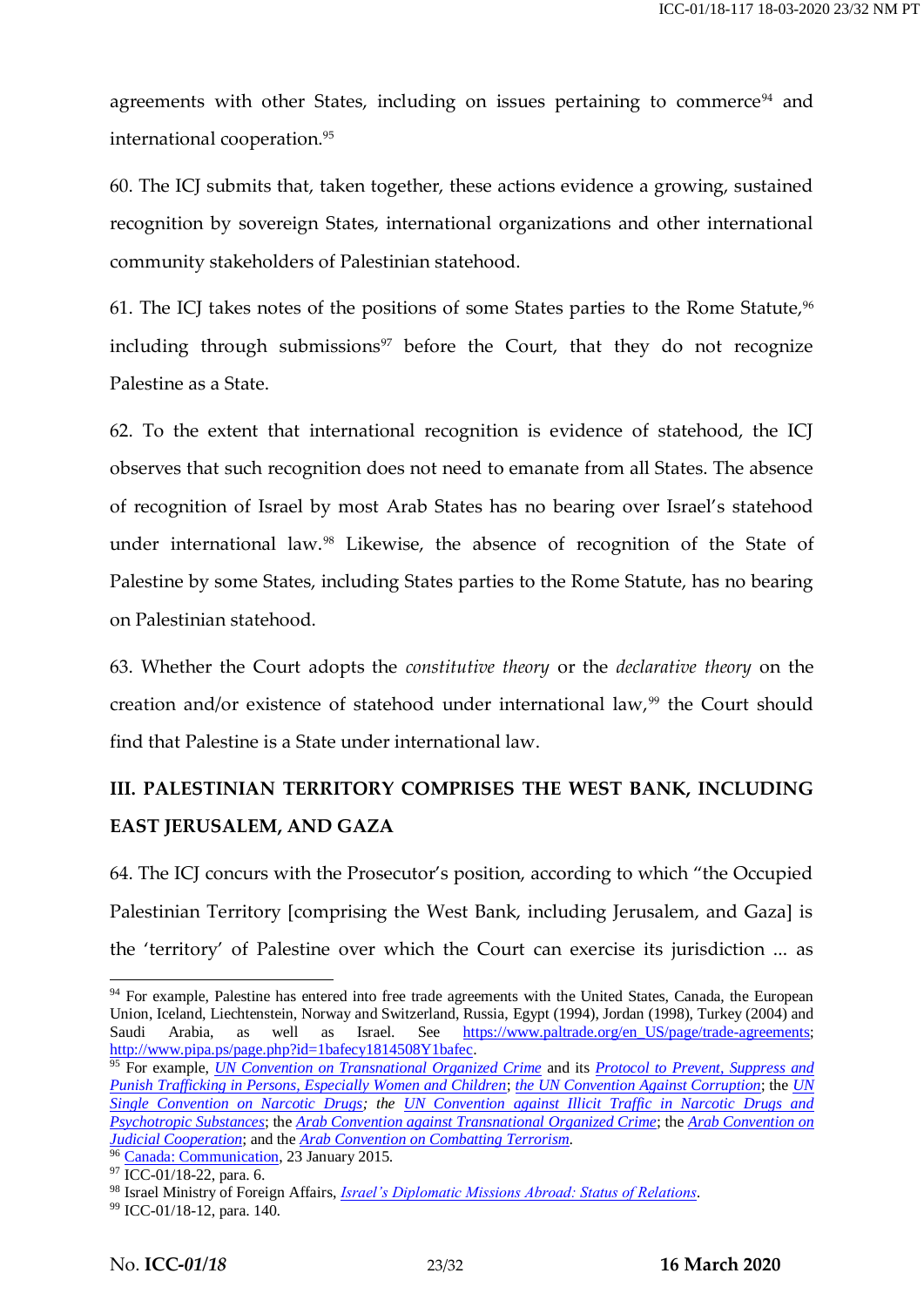delimited by the 'Green Line' or pre-1967 lines."<sup>100</sup> As shown below, the International Court of Justice, the UN General Assembly, the UN Security Council, the UN Human Rights Council and several human rights treaty bodies have all recognized that the Occupied Palestinian Territory constitutes the State of Palestine and comprises the West Bank, including East Jerusalem, and Gaza. Territorial fragmentation between the West Bank and Gaza is inconsequential to the determination of the composition of Palestinian territory.

65. Israel's formal annexation of East Jerusalem, or *de facto* annexation of parts of West Bank, also does not alter the composition and integrity of the Occupied Palestinian Territory as they constitute unlawful acts that have been largely deemed null and void and of no legal effect under international law.<sup>101</sup>

66. The Court can and should accordingly exercise its jurisdiction over crimes committed in the West Bank, East Jerusalem and Gaza. Israel's position that Palestine does not hold prosecutorial powers to delegate to the Court, and accordingly that the Court should not exercise jurisdiction, is factually and legally incorrect.

# *a. Pronouncements by international courts and bodies indicate that the State of Palestine comprises the West Bank, including Jerusalem, and Gaza*

67. The pronouncements of UN bodies constitute *opinio juris* of States on the question of territory.<sup>102</sup> General Assembly resolutions are particularly significant in this respect, given the near universal participation in this forum.

68. In its *Wall Advisory Opinion*, the International Court of Justice affirmed the established territorial demarcation of the Occupied Palestinian Territory, and that the

<sup>-</sup><sup>100</sup> ICC-01/18-12, para. 220.

<sup>&</sup>lt;sup>101</sup> General Assembly [Resolution 2253\(ES-V\),](http://www.un.org/en/ga/search/view_doc.asp?symbol=A/RES/2253(ES-V)) UN Doc. A/RES/2253(ES-V), 4 July 1967; [Resolution 2254\(ES-](http://www.un.org/en/ga/search/view_doc.asp?symbol=A/RES/2254(ES-V))[V\),](http://www.un.org/en/ga/search/view_doc.asp?symbol=A/RES/2254(ES-V)) UN Doc. A/RES/2254(ES-V), 14 July 1967; Security Council [Resolution 252,](https://digitallibrary.un.org/record/90754?ln=en) UN Doc. S/RES/252, 21 May 1968; [Resolution 478,](https://digitallibrary.un.org/record/25618/files/S_RES_478%281980%29-EN.pdf) UN Doc. S/RES/478, 20 August 1980.

<sup>&</sup>lt;sup>102</sup> International Court of Justice, *[Legality of the Threat or Use of Nuclear Weapons](https://www.icj-cij.org/files/case-related/95/095-19960708-ADV-01-00-EN.pdf)*, Advisory Opinion, 8 July 1996, para. 70; ICTY, *[Prosecutor v. Tadić](https://www.icty.org/x/cases/tadic/acdec/en/51002.htm)*, Case No. IT-94-1, Appeals Chamber, Decision on the Defence Motion for Interlocutory Appeal on Jurisdiction, 2 October 1995, para. 133; *Third Report on Identification of Customary International Law*, UN Doc. [A/CN.4/682,](https://legal.un.org/docs/?symbol=A/CN.4/682) 27 March 2015, paras. 45-46.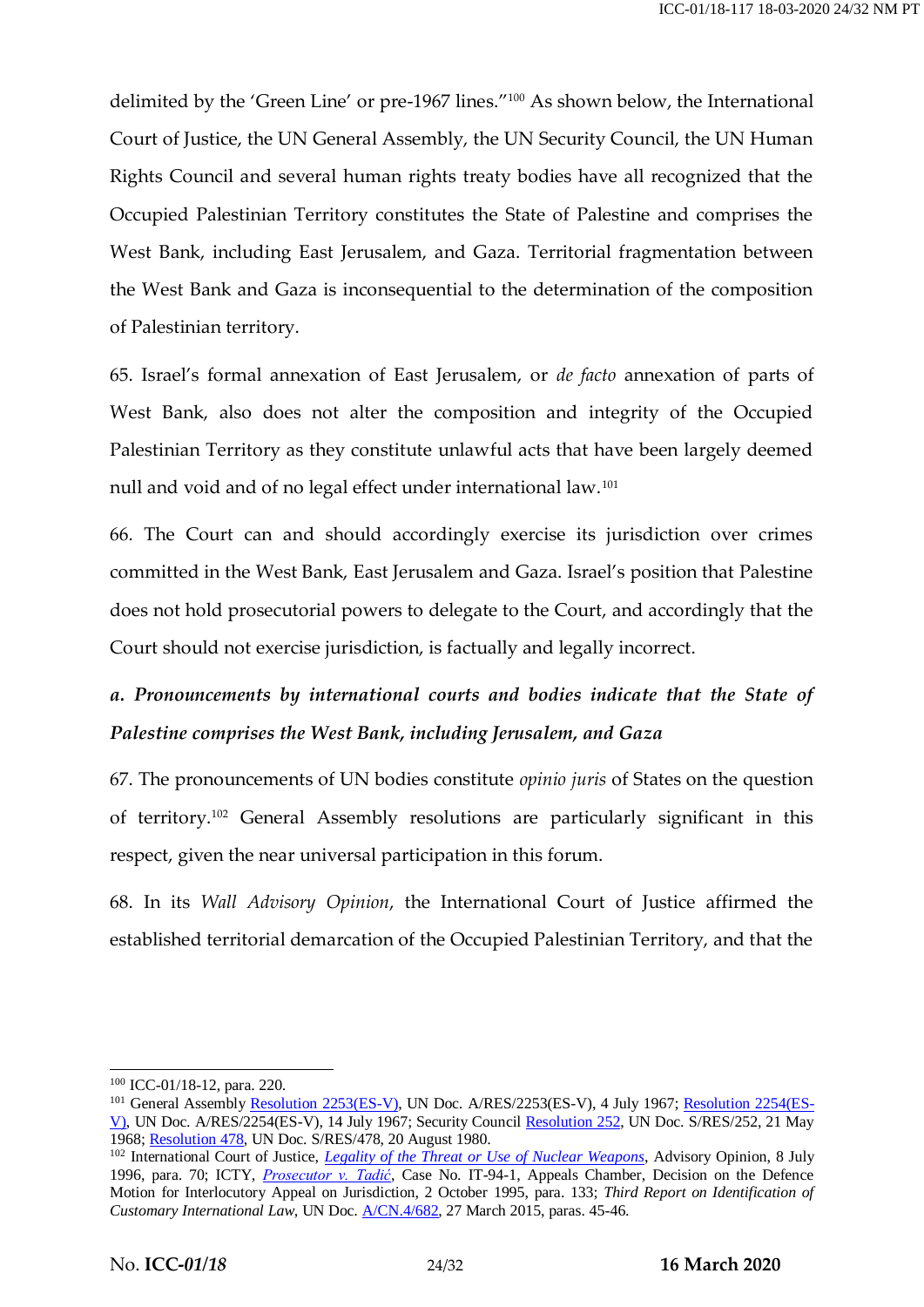Occupied Palestinian Territory constitutes the territory over which the right to selfdetermination is to be exercised.<sup>103</sup>

69. The UN General Assembly has also repeatedly affirmed that Palestinian people are entitled to exercise their right to self-determination over Occupied Palestinian Territory, and that the unity and integrity of such territory must be preserved.<sup>104</sup> With respect to these resolutions, it should be noted that some States did vote against or abstained. However, the statements made in the proceedings surrounding the vote on these resolutions record that no State questioned the territorial elements referred to above, and their opposition was predicated on other grounds.<sup>105</sup>

70. The UN Security Council has also recognized that the State of Palestine comprises the Occupied Palestinian Territory based on the pre-1967 borders, including in Resolutions 1860 and 2334.<sup>106</sup> No State voted against these resolutions, or questioned the territorial unity or composition of the Occupied Palestinian Territory. <sup>107</sup> The United States of America abstained, thus refraining from using their veto power against either of these resolutions.<sup>108</sup>

71. In Resolution 40/23, the UN Human Rights Council similarly affirmed "the need for respect for the territorial unity, contiguity and integrity of all of the Occupied Palestinian Territory ..."<sup>109</sup> The resolution was adopted by 39 votes in favour, three against, and five abstentions.<sup>110</sup>

<sup>&</sup>lt;sup>103</sup> International Court of Justice, *Legal Consequences of the Construction of a Wall in the Occupied Palestinian [Territory](https://www.icj-cij.org/files/case-related/131/131-20040709-ADV-01-00-EN.pdf)*, Advisory Opinion, 9 July 2004, paras. 118-122.

<sup>&</sup>lt;sup>104</sup> General Assembl[y Resolution 58/292,](https://unispal.un.org/DPA/DPR/unispal.nsf/0/A2C2938216B39DE485256EA70070C849) UN Doc. A/RES/58/292, 17 May 2004, para. 1; [Resolution 67/19,](https://documents-dds-ny.un.org/doc/UNDOC/GEN/N12/479/74/pdf/N1247974.pdf?OpenElement) UN Doc. A/RES/67/19, 29 November 2012, paras. 1, 4; [Resolution 74/11,](https://documents-dds-ny.un.org/doc/UNDOC/GEN/N19/392/81/pdf/N1939281.pdf?OpenElement) UN Doc. A/RES/74/11, 9 December 2019, paras. 8, 12.

<sup>&</sup>lt;sup>105</sup> Resolution 58/292 was adopted by 140 votes in favour, 6 against and 11 abstentions; Resolution 67/19 was adopted by 138 votes in favour, 9 against, and 41 abstentions; Resolution 74/11 was adopted by 147 votes in favour, 7 against, and 13 abstentions.

<sup>&</sup>lt;sup>106</sup> [Resolution 1860,](https://documents-dds-ny.un.org/doc/UNDOC/GEN/N09/204/32/pdf/N0920432.pdf?OpenElement) UN Doc. S/RES/1860, 8 January 2009, preamble; [Resolution 2334,](https://documents-dds-ny.un.org/doc/UNDOC/GEN/N16/463/89/pdf/N1646389.pdf?OpenElement) UN Doc. S/RES/2334, 23 December 2016, paras. 3, 5.

<sup>&</sup>lt;sup>107</sup> Security Council Official Records, UN Doc.  $S/PV.6063$ , 8 January 2009; UN Doc.  $S/PV.7$  8 53, 23 December 2016.

<sup>&</sup>lt;sup>108</sup> Security Council Official Records, UN Doc. [S/ P V.7 8 53,](https://undocs.org/en/S/PV.7853) 23 December 2016, p. 4.

<sup>&</sup>lt;sup>109</sup> [Resolution 40/23,](https://documents-dds-ny.un.org/doc/UNDOC/GEN/G19/108/61/pdf/G1910861.pdf?OpenElement) UN Doc. A/HRC/RES/40/23, 22 March 2019, para. 15. This resolution was adopted by 39 votes in favour, 3 against, and 5 abstentions.

<sup>&</sup>lt;sup>110</sup> See UN Human Rights Council [website.](https://www.ohchr.org/EN/HRBodies/HRC/RegularSessions/Session40/Pages/ResDecStat.aspx)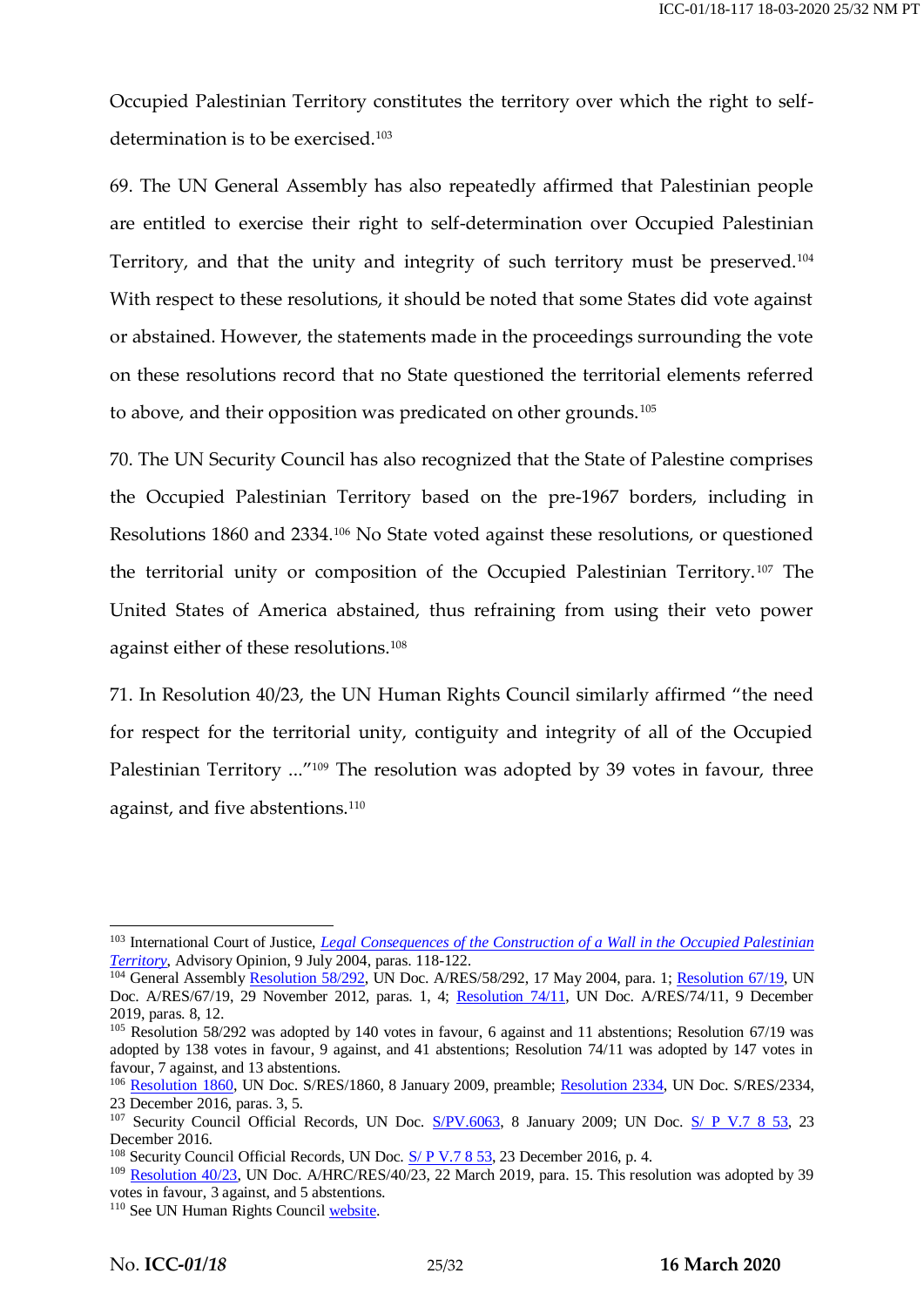72. The UN human rights treaty bodies, while reviewing the periodic reports of Palestine<sup>111</sup> and Israel,<sup>112</sup> have also consistently upheld the conclusion that the Occupied Palestinian Territory comprises the West Bank, East Jerusalem and Gaza.

## *b. Territorial fragmentation does not impact the composition of the Occupied Palestinian Territory*

73. The fact that the West Bank, including East Jerusalem, and Gaza are not contiguous is inconsequential to the determination of the composition of the Occupied Palestinian Territory.

74. In 1995, Israel and the Palestine Liberation Organization (PLO) adopted the *Israeli-Palestinian Interim Agreement on the West Bank and the Gaza Strip* (Oslo II Accord), which was designed as a transitory step towards a final settlement of the Israeli-Palestinian conflict. The Interim Agreement expressly spelled out the principle of territorial unity between the West Bank and Gaza: "[t]he two sides view the West Bank and the Gaza Strip as a single territorial unit, the integrity and status of which will be preserved during the interim period."<sup>113</sup>

75. The subsequent Wye River Memorandum and Sharm el-Sheikh Memorandum, signed by Israel and the PLO to implement the 1995 Interim Agreement, provided

<sup>111</sup> Committee on the Elimination of Discrimination against Women, *[Concluding Observations: State of](https://www.un.org/unispal/document/women-convention-concluding-observations-on-the-initial-report-of-the-state-of-palestine-to-cedaw/)*  [Palestine](https://www.un.org/unispal/document/women-convention-concluding-observations-on-the-initial-report-of-the-state-of-palestine-to-cedaw/), UN Doc. CEDAW/C/PSE/CO/1, 25 July 2018, para. 9; Committee on the Elimination of Racial Discrimination, *[Concluding Observations: State of Palestine](https://www.ecoi.net/en/file/local/2015533/G1927853.pdf)*, UN Doc. CERD/C/PSE/CO/1-2, 20 September 2019, para. 3; Committee on the Rights of the Child, *[Concluding Observations: State of Palestine](https://tbinternet.ohchr.org/_layouts/15/treatybodyexternal/Download.aspx?symbolno=CRC%2fC%2fPSE%2fCO%2f1&Lang=en)*, UN Doc. CRC/C/PSE/CO/1, 13 February 2020, para. 4;

<sup>112</sup> Human Rights Committee, *[Concluding Observations: Israel](https://documents-dds-ny.un.org/doc/UNDOC/GEN/G10/448/06/pdf/G1044806.pdf?OpenElement)*, UN Doc. CCPR/C/ISR/CO/3, 3 September 2010, para. 5; *[Concluding Observations: Israel](https://documents-dds-ny.un.org/doc/UNDOC/GEN/G14/225/55/pdf/G1422555.pdf?OpenElement)*, UN Doc. CCPR/C/ISR/CO/4, 30 October 2014, paras. 5, 18; Committee on Economic, Social and Cultural Rights, *[Concluding Observations: Israel](https://documents-dds-ny.un.org/doc/UNDOC/GEN/G11/477/95/pdf/G1147795.pdf?OpenElement)*, UN Doc. E/C.12/ISR/CO/3, 16 December 2011, para. 29; *[Concluding Observations: Israel](https://documents-dds-ny.un.org/doc/UNDOC/GEN/G19/322/94/pdf/G1932294.pdf?OpenElement)*, UN Doc. E/C.12/ISR/CO/4, 12 November 2019, para. 10; Committee against Torture, *Concluding [Observations: Israel](https://documents-dds-ny.un.org/doc/UNDOC/GEN/G09/431/65/pdf/G0943165.pdf?OpenElement)*, UN Doc. CAT/C/ISR/CO/4, 23 June 2009, paras. 11-12; *[Concluding Observations: Israel](https://documents-dds-ny.un.org/doc/UNDOC/GEN/G16/111/10/pdf/G1611110.pdf?OpenElement)*, UN Doc. CAT/C/ISR/CO/5, 3 June 2016, paras. 8, 32; Committee on the Elimination of Racial Discrimination, *[Concluding Observations:](https://documents-dds-ny.un.org/doc/UNDOC/GEN/G12/416/35/pdf/G1241635.pdf?OpenElement)  [Israel](https://documents-dds-ny.un.org/doc/UNDOC/GEN/G12/416/35/pdf/G1241635.pdf?OpenElement)*, UN Doc. CERD/C/ISR/CO/14-16, 3 April 2012, paras. 3-4, 10; *[Concluding Observations: Israel](https://documents-dds-ny.un.org/doc/UNDOC/GEN/G20/019/68/pdf/G2001968.pdf?OpenElement)*, UN Doc. CERD/C/ISR/CO/17-19, 12 December 2019, para. 9; *Inter-State Communication submitted by the State of [Palestine against Israel](https://www.ohchr.org/Documents/HRBodies/CERD/CERD-C-100-3.pdf)*, UN Doc. CERD/C/100/3, 12 December 2019, paras. 1.2 and 2.9; Committee on the Rights of the Child, *[Concluding Observations: Israel](https://documents-dds-ny.un.org/doc/UNDOC/GEN/G13/450/25/pdf/G1345025.pdf?OpenElement)*, UN Doc. CRC/C/ISR/CO/2-4, 4 July 2013, para. 3; *[Concluding Observations: Israel](https://documents-dds-ny.un.org/doc/UNDOC/GEN/G15/155/82/pdf/G1515582.pdf?OpenElement)*, UN Doc. CRC/C/OPSC/ISR/CO/1, 13 July 2015, para. 3.

<sup>&</sup>lt;sup>113</sup> *[Israeli-Palestinian Interim Agreement on the West Bank and the Gaza Strip](https://www.refworld.org/docid/3de5ebbc0.html)*, 28 September 1995, art. XI(1).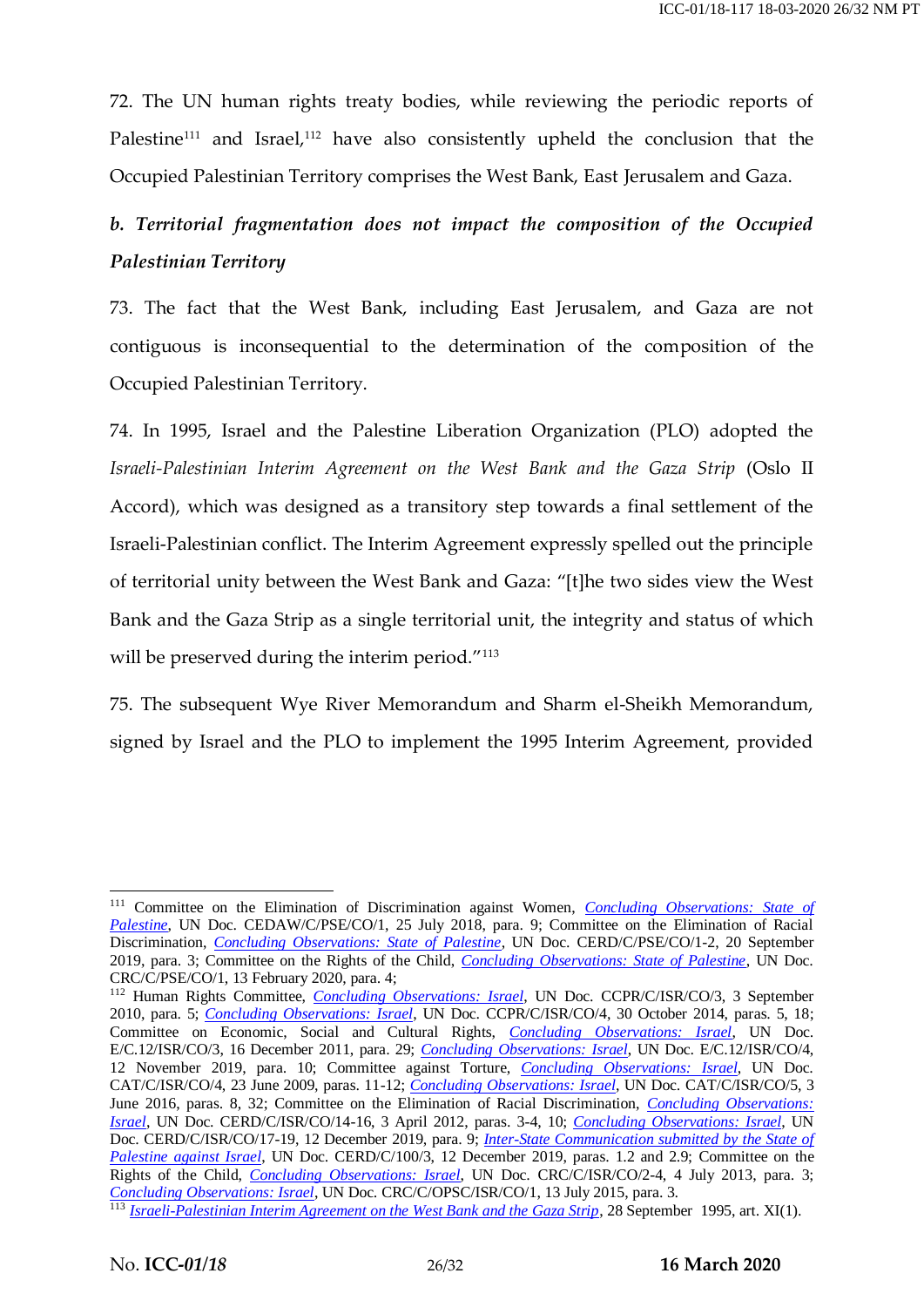that "neither side shall initiate or take any step that will change the status of the West Bank and the Gaza Strip in accordance with the Interim Agreement."<sup>114</sup>

76. The Israeli Supreme Court, sitting as the High Court of Justice,<sup>115</sup> affirmed the territorial unity of the West Bank and Gaza, as reflected in the 1995 Interim Oslo II Accord. In the *Ajuri* case, the High Court of Justice reasoned as follows:

The two areas are part of mandatory Palestine. They are subject to a belligerent occupation by the State of Israel. From a social and political viewpoint, the two areas are conceived by all concerned as one territorial unit, and the legislation of the military commander in them is identical in content.<sup>116</sup>

77. As noted above, both the UN General Assembly and UN Human Rights Council have called for respect for and preservation of the territorial unity, contiguity and integrity of all of the Occupied Palestinian Territory.<sup>117</sup> The UN Committee on the Elimination of Discrimination against Women and the UN Committee on the Elimination of Racial Discrimination, when reviewing the State of Palestine's compliance with the the respective Convention, noted that, due to "political and geographical fragmentation of the State party's territory, Palestinians … continue to be subjected to multiple legal systems that greatly impede the full realization of their rights under the Convention," and called on Palestine to ensure the realization of convention rights across the Occupied Palestinian Territories.<sup>118</sup>

<sup>114</sup> *[The Wye River Memorandum](https://unispal.un.org/DPA/DPR/unispal.nsf/561c6ee353d740fb8525607d00581829/54a3f15175c5e1a485256ae1006ffc30)*, 23 October 1998, art. V; *[The Sharm El-Sheikh Memorandum](https://www.un.org/unispal/document/auto-insert-195919/)*, 4 September 1999, art. 10.

<sup>&</sup>lt;sup>115</sup> See Israel's [Ministry of Foreign Affairs:](https://mfa.gov.il/mfa/aboutisrael/state/democracy/pages/the%20judiciary-%20the%20court%20system.aspx) "In Israel, the Supreme Court also sits as the High Court of Justice. This function is unique to the Israeli system because as the High Court of Justice, the Supreme Court acts as a court of first and last instance. The High Court of Justice exercises judicial review over all acts and decisions of governmental authorities, including the IDF, wherever they may be performed. In addition, the Court has powers 'in matters in which it considers it necessary to grant relief in the interests of justice and which are not within the jurisdiction of any other court or tribunal."

<sup>116</sup> *[Ajuri v. IDF Commander](https://casebook.icrc.org/case-study/israel-ajuri-v-idf-commander)*, HCJ 7015/02, 3 September 2002, para. 22.

<sup>&</sup>lt;sup>117</sup> [Resolution 74/11,](https://undocs.org/en/A/RES/74/11) UN Doc. A/RES/74/11, 9 December 2019, para.8; [Resolution 40/23,](https://documents-dds-ny.un.org/doc/UNDOC/GEN/G19/108/61/pdf/G1910861.pdf?OpenElement) UN Doc. A/HRC/RES/40/23, 22 March 2019, para. 15.

<sup>118</sup> Committee on the Elimination of Discrimination against Women, *[Concluding Observations: State of](https://www.un.org/unispal/document/women-convention-concluding-observations-on-the-initial-report-of-the-state-of-palestine-to-cedaw/)  [Palestine](https://www.un.org/unispal/document/women-convention-concluding-observations-on-the-initial-report-of-the-state-of-palestine-to-cedaw/)*, UN Doc. CEDAW/C/PSE/CO/1, 25 July 2018, para. 9; Committee on the Elimination of Racial Discrimination, *[Concluding Observations: State of Palestine](https://documents-dds-ny.un.org/doc/UNDOC/GEN/G19/278/53/pdf/G1927853.pdf?OpenElement)*, UN Doc. CERD/C/PSE/CO/1-2, 20 September 2019, para. 3.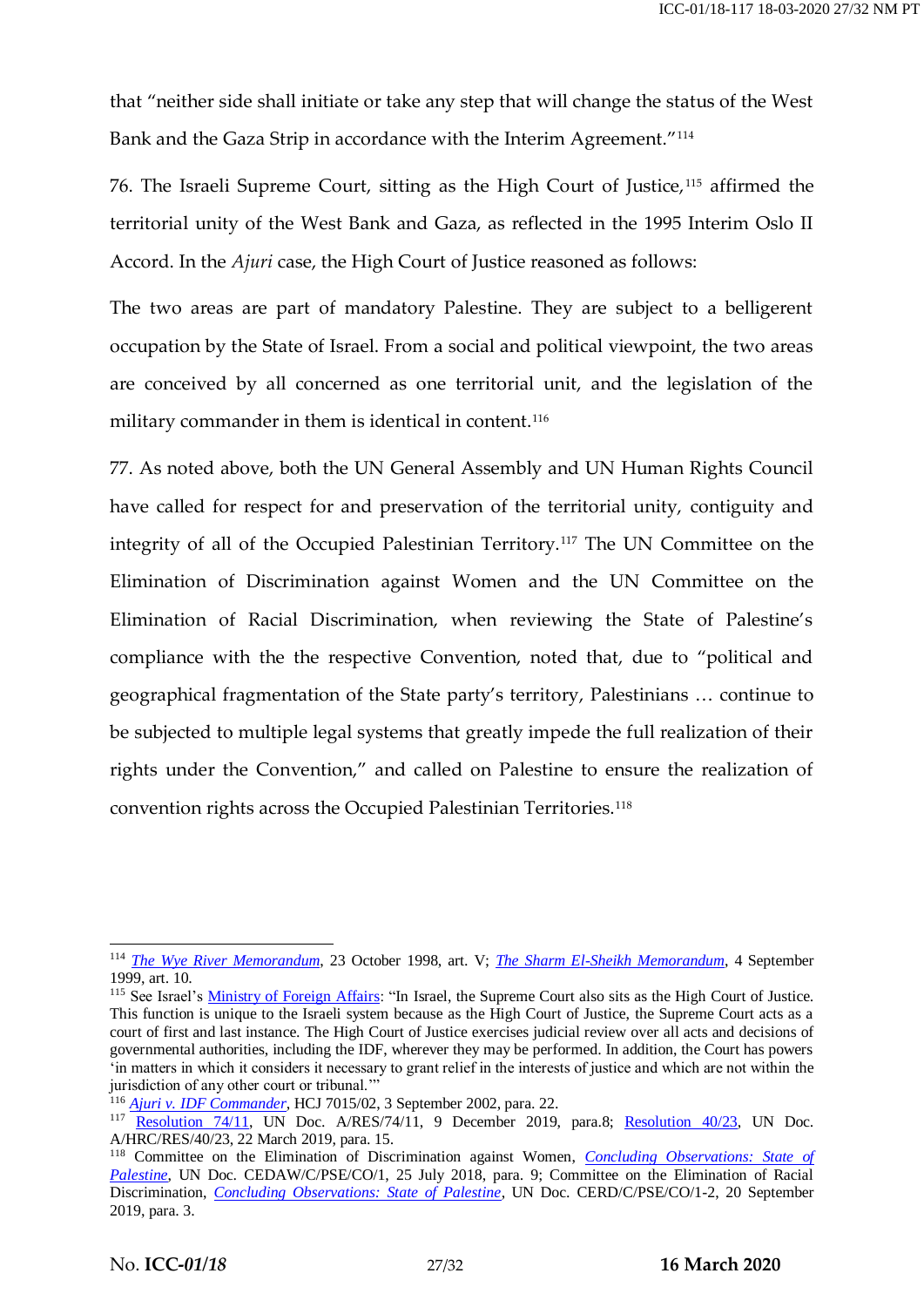78. The Court should find that the Palestinian Territory, over which the Court can and should exercise jurisdiction, comprises the West Bank, East Jerusalem and Gaza as delimited by the 'Green Line' or the pre-1967 boundaries.

# *b. Israel's purported annexation of East Jerusalem and parts of the West Bank and its withdrawal from Gaza are not relevant to objective territorial status*

79. As explained above, Israel's formal annexation of East Jerusalem, or *de facto* annexation of parts of West Bank, also does not alter the composition and integrity of the Occupied Palestinian Territory. Such acts are null and void and of no legal effect under international law, and should in no way impede the exercise of the Court's jurisdiction over the territory.

80. Conversely, Israel's withdrawal of its troops, settlements and settlers from the Gaza Strip in 2005 did not end its occupation. Israel continues to exercise effective control over Gaza's borders, coastline and airspace, the flow of people and goods into and out of the territory, telecommunications, water, electricity and sewage networks, and the population registry.<sup>119</sup> Gaza accordingly remains under occupation and, as such, is part of the Occupied Palestinian Territory. This position has been affirmed and reaffirmed by UN Security Council<sup>120</sup> and General Assembly<sup>121</sup> resolutions, as well as by the ICRC.<sup>122</sup> The Committee on the Elimination of Racial Discrimination<sup>123</sup> and the Committee on the Rights of the Child<sup>124</sup> have consistently held that the West Bank, including East Jerusalem, and Gaza are under Israel's effective control and constitute the occupied Palestinian territory.

<sup>119</sup> *Report of the detailed findings of the independent commission of inquiry established pursuant to Human Rights Council resolution S-21/1*, UN Doc. [A/HRC/29/CRP.4,](https://documents-dds-ny.un.org/doc/UNDOC/GEN/G15/132/95/pdf/G1513295.pdf?OpenElement) 24 June 2015, paras. 27, 29.

[Resolution 1860,](https://documents-dds-ny.un.org/doc/UNDOC/GEN/N09/204/32/pdf/N0920432.pdf?OpenElement) UN Doc. S/RES/1860, 8 January 2009, preamble.

<sup>121</sup> [Resolution 72/85,](https://documents-dds-ny.un.org/doc/UNDOC/GEN/N17/429/59/pdf/N1742959.pdf?OpenElement) UN Doc. A/RES/72/85, 7 December 2017.

 $122$  In 2012, the ICRC reiterated the concept as follows: "[w]hile the shape and degree of this military occupation have varied, Israel has continuously maintained effective control over the territories it occupied as a result of the Six Day War in 1967, and over the Palestinian population living there … In the Occupied Palestinian Territory – that is, the West Bank, East Jerusalem, and the Gaza Strip – the applicable legal framework is the law of belligerent occupation;" see Peter Maurer, *Challenges to international humanitarian law: Israel's occupation [policy](https://international-review.icrc.org/sites/default/files/irrc-888-maurer.pdf)*, International Review of the Red Cross, 2012, pp. 2-6.

<sup>123</sup> Committee on the Elimination of Racial Discrimination, *Concluding [Observations: Israel](https://documents-dds-ny.un.org/doc/UNDOC/GEN/G12/416/35/pdf/G1241635.pdf?OpenElement)*, UN Doc. CERD/C/ISR/CO/14-16, 3 April 2012, paras. 3-4, 10; *[Concluding Observations: Israel](https://documents-dds-ny.un.org/doc/UNDOC/GEN/G20/019/68/pdf/G2001968.pdf?OpenElement)*, UN Doc. CERD/C/ISR/CO/17-19, 12 December 2019, para. 9; *[Inter-State Communication submitted by the State of](https://www.ohchr.org/Documents/HRBodies/CERD/CERD-C-100-3.pdf)  [Palestine against Israel](https://www.ohchr.org/Documents/HRBodies/CERD/CERD-C-100-3.pdf)*, UN Doc. CERD/C/100/3, 12 December 2019, paras. 1.2 and 2.9.

<sup>&</sup>lt;sup>124</sup> Committee on the Rights of the Child, *[Concluding Observations: Israel](https://documents-dds-ny.un.org/doc/UNDOC/GEN/G13/450/25/pdf/G1345025.pdf?OpenElement)*, UN Doc. CRC/C/ISR/CO/2-4, 4 July 2013, para. 3; *[Concluding Observations: Israel](https://documents-dds-ny.un.org/doc/UNDOC/GEN/G15/155/82/pdf/G1515582.pdf?OpenElement)*, UN Doc. CRC/C/OPSC/ISR/CO/1, 13 July 2015, para. 3.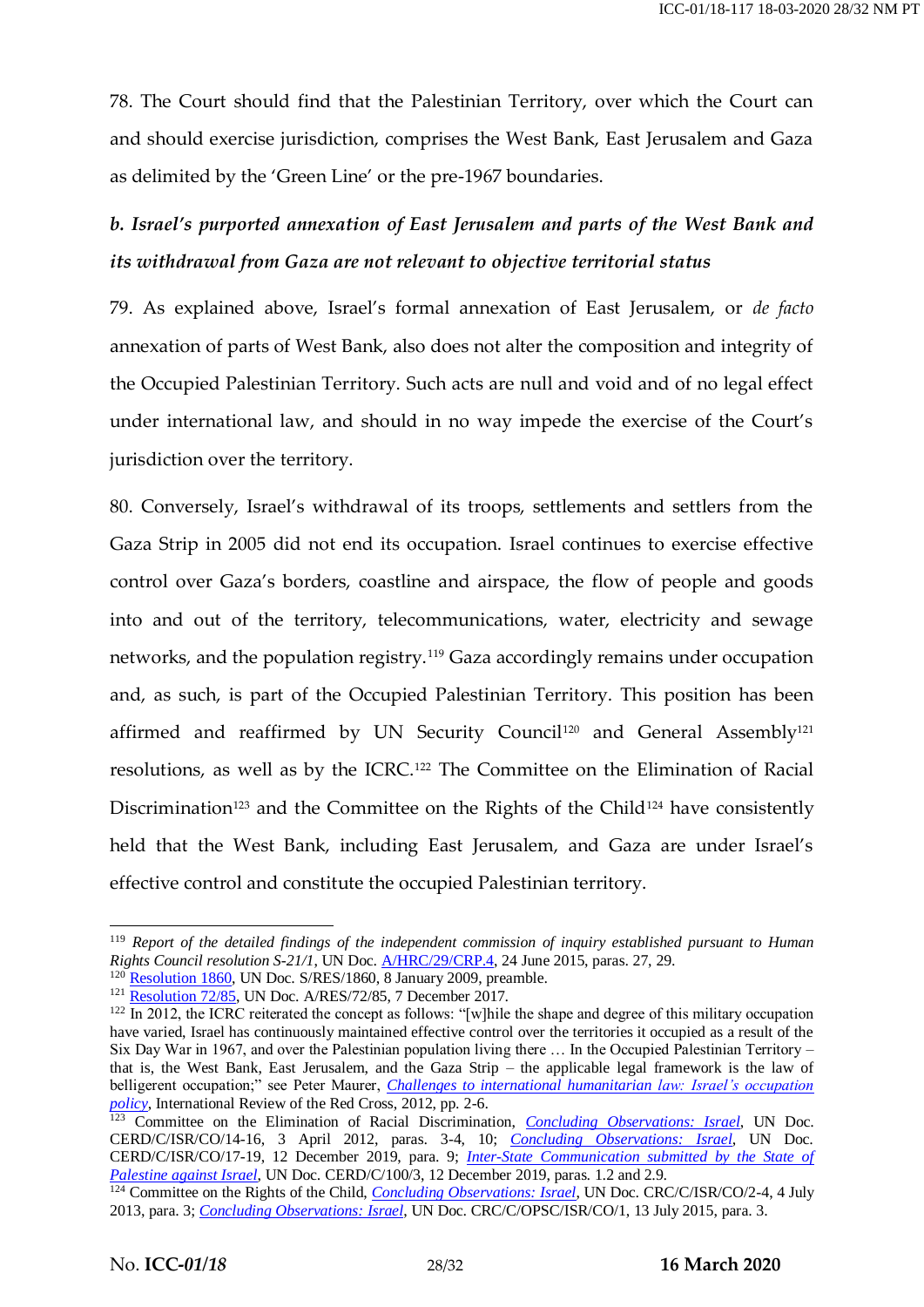81. As noted above,<sup>125</sup> the ICJ takes note of Israel's argument, which is also supported by the Czech Republic in its amicus submissions,<sup>126</sup> that Palestine cannot refer the situation to the Court in certain parts of its territory because it does not have criminal jurisdiction within them.

82. In its memorandum, Israel states that, "even if the Rome Statute were to be misinterpreted so as to allow non-sovereign entities to confer jurisdiction upon the Court, existing Israeli-Palestinian agreements make it clear that the Palestinians have no criminal jurisdiction either in law or in fact over Area C, Jerusalem and Israeli nationals – and thus cannot validly delegate such jurisdiction to the Court."<sup>127</sup>

83. The Czech Republic supports this argument by asserting that, "the State of Israel … has the exclusive criminal jurisdiction over offenses committed in the occupied Palestinian territories by the Israelis."<sup>128</sup>

84. The ICJ urges the Court to reject such arguments as invalid.

85. Many of the crimes committed in the occupied Palestinian territory are grave crimes under international law and crimes of universal jurisdiction, over which no exclusive Israeli criminal jurisdiction may be claimed. Universal jurisdiction allows for the prosecution of individuals based on the subject matter of the crime, rather than on any necessary link to the territory on which the crime was committed or the nationality of the accused or victim. The legal basis for universal jurisdiction is found in both treaty and customary international law. Customary international law provides the legal basis for the exercise of universal jurisdiction in respect of war crimes committed in both international and non-international armed conflicts and crimes against humanity.<sup>129</sup> Certain treaties, such as the 1949 Geneva Conventions, the Convention against Torture and Other Cruel, Inhuman or Degrading Treatment or Punishment and the International Convention for the Protection of All Persons

<sup>&</sup>lt;sup>125</sup> See paragraph 45 above.

<sup>126</sup> ICC-01/18-69, paras. 12-13.

<sup>&</sup>lt;sup>127</sup> State of Israel, Office of the Attorney General, *The International Criminal Court's Lack of Jurisdiction over [the so-called "Situation In Palestine"](https://mfa.gov.il/MFA/PressRoom/2019/Pages/ICCs-lack-of-jurisdiction-over-so-called-situation-in-Palestine-20-Dec-2019.aspx)*, 20 December 2019, para. 8. See also para. 55.

 $128$  ICC-01/18-69, para. 12.

<sup>&</sup>lt;sup>129</sup> ICRC, *Customary IHL Study*, [rule 157;](https://ihl-databases.icrc.org/customary-ihl/eng/docs/v1_rul_rule157) Institut de Droit International, *Universal Criminal Jurisdiction with [regard to the Crime of Genocide, Crimes against Humanity and War Crimes](https://www.idi-iil.org/app/uploads/2017/06/2005_kra_03_en.pdf)*, Resolution, Krakow Session, 26 August 2005, arts. 2-3.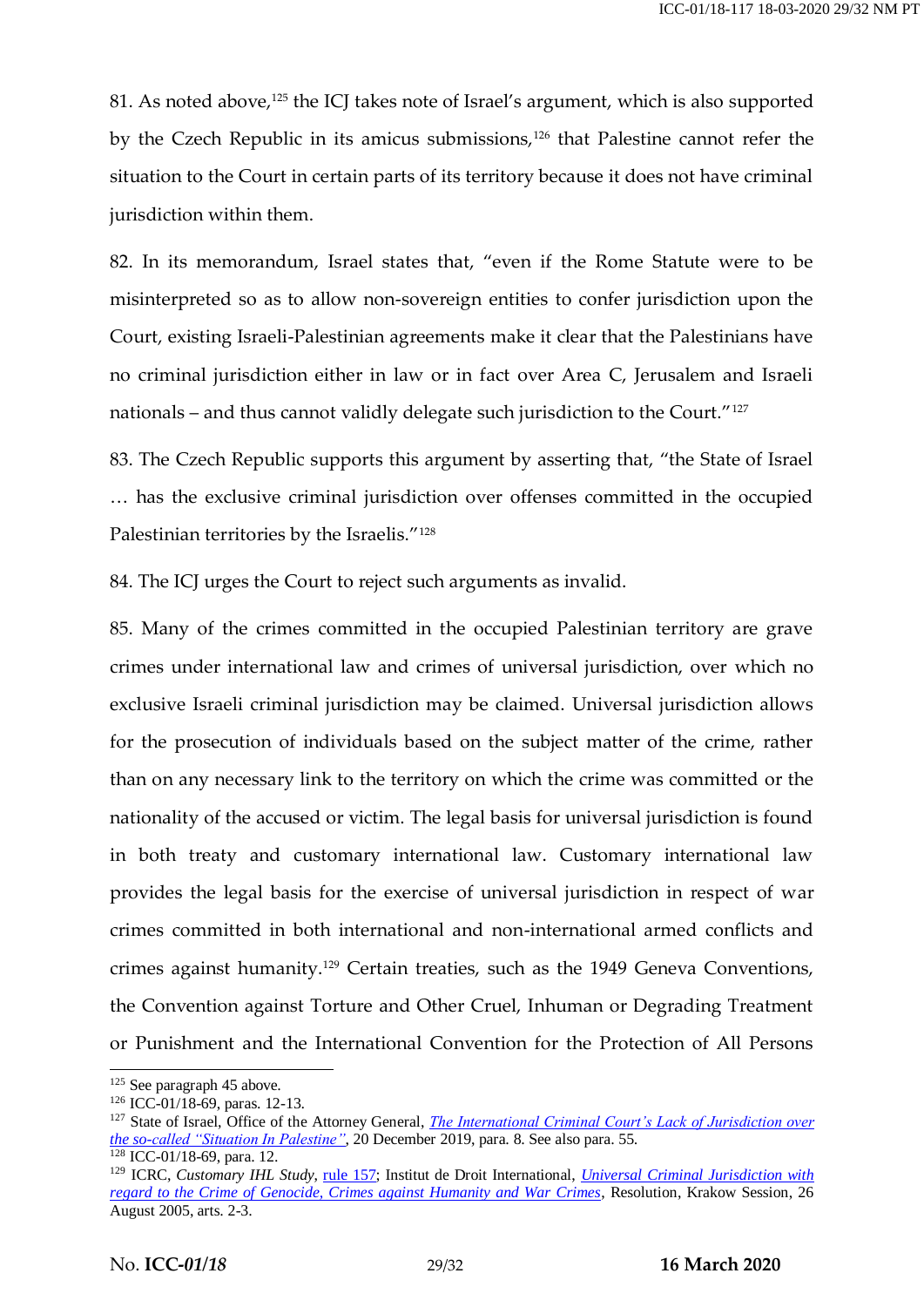from Enforced Disappearance, impose on States an obligation to investigate and prosecute relevant crimes (grave breaches of the Geneva Conventions, torture and enforced disappearances, respectively) or to hand over the suspect to a State willing to pursue prosecution (*aut dedere aut judicare* principle).<sup>130</sup>

86. Palestine is a State party to the above-mentioned conventions and has obligations under them to investigate and prosecute individuals believed to be responsible for grave crimes under international law, irrespective of the nationality of the accused or the victims.

87. Any limits on the State of Palestine's ability to exercise criminal jurisdiction over such crimes, either as a result of Israel's prolonged occupation or its failure to fully comply with the provisions of the Oslo II Accord on jurisdiction, should have no bearing over Palestine's ability to delegate criminal jurisdiction to the Court to exercise such jurisdiction.

88. The ICJ supports the Prosecution's position that entry into a bilateral agreement limiting the Palestinian Authority's capacity to exercise criminal jurisdiction does not prevent them from entering into multilateral treaties or acceding to the Rome Statute, and that any conflict between Palestine's entry into a bilateral agreement with Israel and accession to the Rome Statute does not affect the Court's jurisdiction.<sup>131</sup> As set out by the Prosecutor, and as discussed above,<sup>132</sup> a State cannot contract out of its international legal obligations to protect occupied persons under the Geneva Conventions, such that it cannot rely upon agreements to the contrary to avoid accountability for crimes committed under its occupation.<sup>133</sup>

89. The fact that the Court can exercise jurisdiction over non-nationals committed in the territory of a State party to the Rome Statute is evident in the plain words of the Statute and practice of the Court. A refusal to exercise jurisdiction on the basis of the

<sup>131</sup> ICC-01/18-12, paras. 184-185.

<sup>130</sup> *[Convention for the Amelioration of the Condition of the Wounded and Sick in Armed Forces in the Field](https://ihl-databases.icrc.org/applic/ihl/ihl.nsf/Treaty.xsp?documentId=4825657B0C7E6BF0C12563CD002D6B0B&action=openDocument)*, 75 UNTS 31, 12 August 1949, art. 49; *[Convention against Torture and Other Cruel, Inhuman or Degrading](https://www.ohchr.org/en/professionalinterest/pages/cat.aspx)  [Treatment or Punishment](https://www.ohchr.org/en/professionalinterest/pages/cat.aspx)*, 1465 UNTS 85, 10 December 1984, arts. 5, 7; *[International Convention for the](https://www.ohchr.org/en/hrbodies/ced/pages/conventionced.aspx)  [Protection of All Persons from Enforced Disappearance](https://www.ohchr.org/en/hrbodies/ced/pages/conventionced.aspx)*, 2716 UNTS 3, 20 December 2006, arts. 9, 11.

<sup>132</sup> See paragraph 38 above.

<sup>133</sup> ICC-01/18-12, paras. 186-188.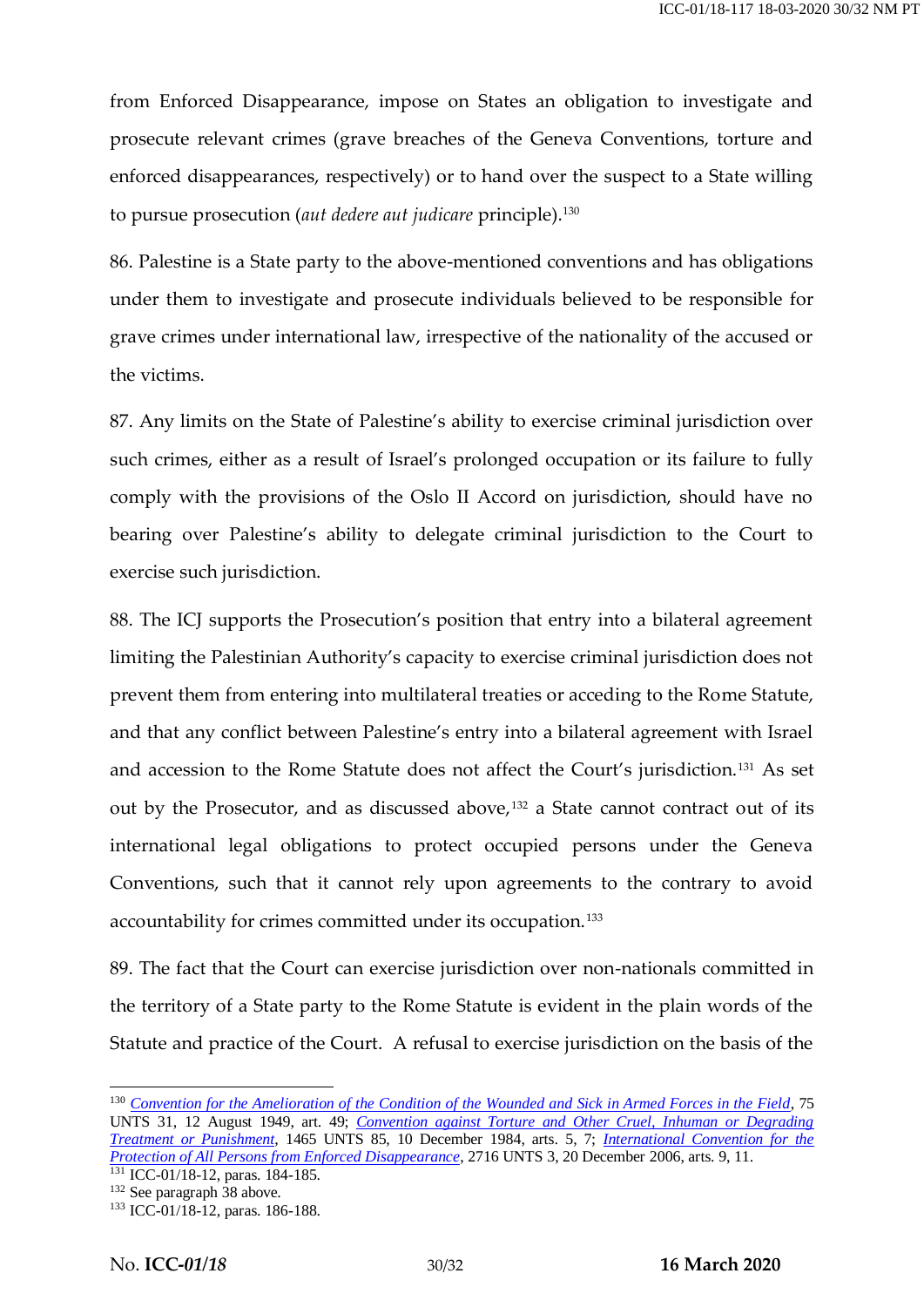nationality of any alleged perpetrators would constitute an unwarranted departure from the jurisdictional basis of the Court.

90. Deferring to Israel's argument would also undermine the Court's objective to "to put an end to impunity for the perpetrators of crimes and thus to contribute to the prevention of such crimes" through a complementary system of justice,<sup>134</sup> and to "guarantee lasting respect for and the enforcement of international justice."<sup>135</sup> The exercise of jurisdiction by the Court constitutes a unique contribution to the fight against impunity for past, ongoing and future crimes committed in the Palestinian territory.

#### **CONCLUSIONS**

91. The Prosecutor in her Request asks the Chamber to rule on "the scope of the Court's territorial jurisdiction in the situation of Palestine and to confirm that the 'territory' over which the Court may exercise its jurisdiction under article 12(2)(a) comprises the West Bank, including East Jerusalem, and Gaza."<sup>136</sup>

92. In these *amicus curiae* observations, the ICJ submitted that (i) the Court may exercise its jurisdiction because Palestine successfully acceded to the Rome Statute and became a party thereto; (ii) that Palestine is a State under international law for purposes of the Court's jurisdiction because it satisfies the criteria for statehood and because belligerent occupation has no effect over such statehood; and (iii) the Occupied Palestinian Territory comprises the West Bank, East Jerusalem and Gaza, as confirmed by numerous international bodies.

93. In interpreting the relevant provisions of the Statute and making a determination as to the Court's jurisdiction, the ICJ submits that the Court should: (i) take into account the intent of the representatives of the Palestinian people in acceding to the Statute, including consenting to triggering potential international criminal accountability of Palestinian nationals and others who might engage in criminal acts

<sup>&</sup>lt;sup>134</sup> Rome Statute, preamble, paras. 5 and 10 ("Emphasizing that the International Criminal Court established under this Statute shall be complementary to national criminal jurisdictions"). See also Rome Statute, art. 17. <sup>135</sup> Rome Statute, preamble, para. 11.

<sup>136</sup> ICC-01/18-12, para. 220.